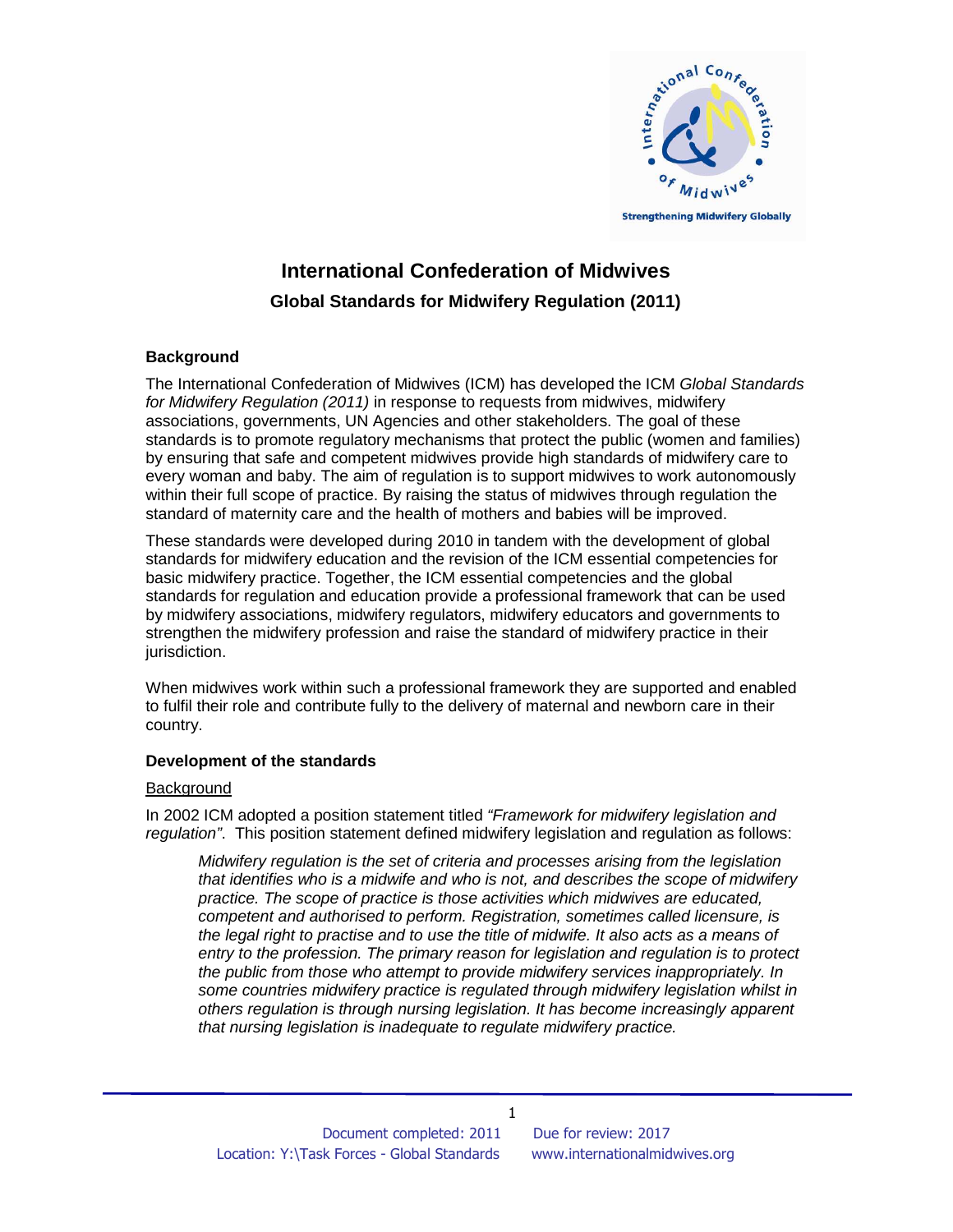With adoption of the 2002 position statement ICM identified the need to:

Establish guidelines for the development of regulatory standards to further enable member associations to achieve regulatory processes appropriate for the practice of midwifery in their country.

In 2005 ICM adopted a further position statement titled "Legislation to govern midwifery practice". This position statement provided a set of statements about what midwifery regulatory legislation should provide. These statements are as follows:

- Enable midwives to practise freely in any setting.
- Ensure the profession is governed by midwives.
- Support the midwife in the use of life-saving knowledge and skills in a variety of settings in countries where there is no ready access to medical support.
- Enable midwives to have access to ongoing education.
- Require regular renewal of right to practise.
- Adopt a 'Definition of the Midwife' appropriate to the country within the legislation.
- Provide for consumer representation on the regulatory body.
- Recognise that all women have a right to be attended by a competent midwife.
- Allow for the midwife to practise in her own right.
- Recognise the importance of separate midwifery regulation and legislation which supports and enhances the work of midwives in improving maternal, child and public health.
- Provide for entry to the profession that is based on competencies and standards and which makes no distinction on routes of entry.
- Provide the mechanism for a regulatory body that is governed by midwives with the aim of protecting the public.
- Provide for regular review of the legislation to ensure it remains appropriate and not outdated, as midwifery education and practice and the health services advance.
- Encourage the use of peer review and analysis of perinatal, maternal and newborn outcomes in the legislative review process.
- Provide for transition education programmes in the adoption of new legislation requiring increased levels of competency of the midwife.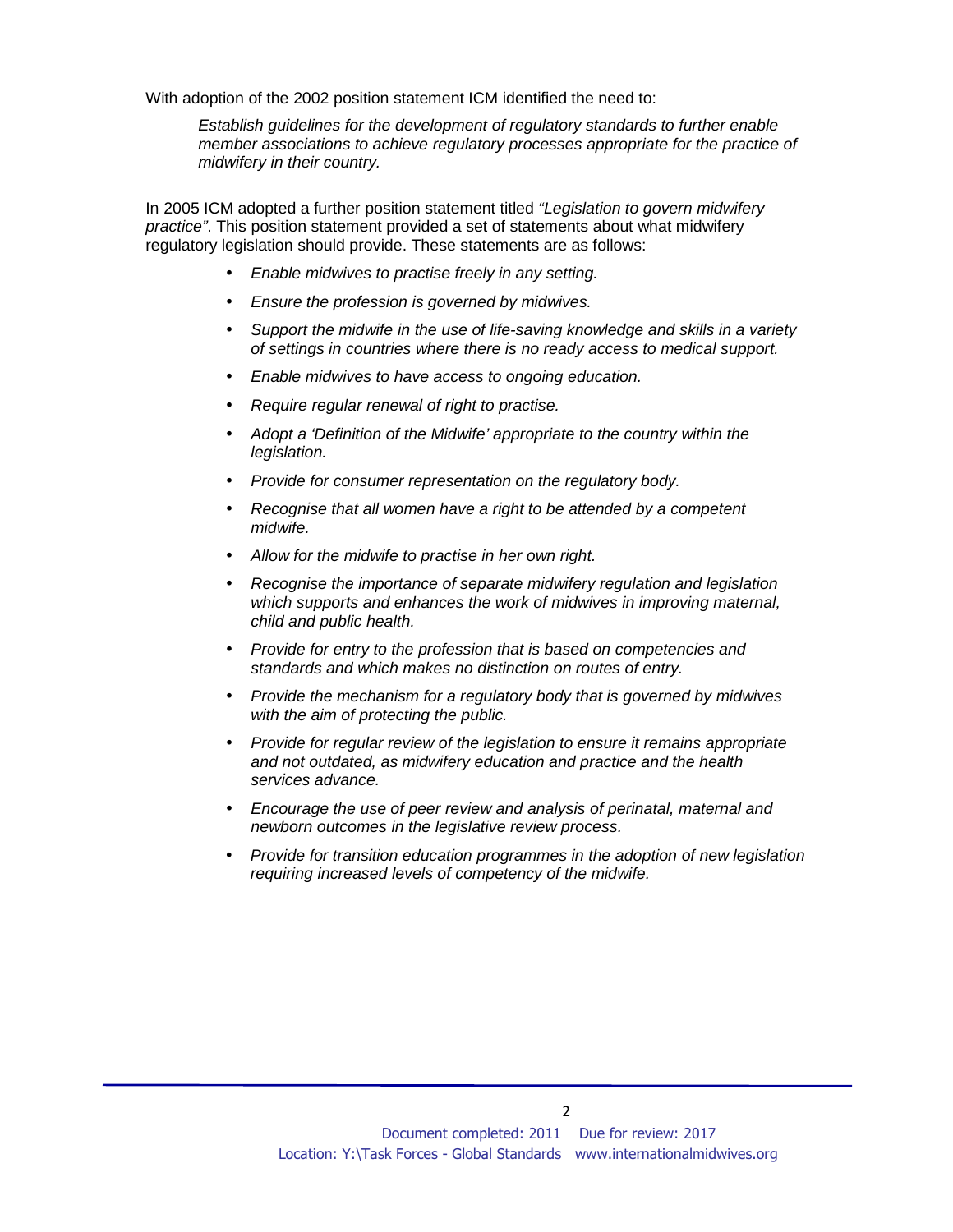These statements in effect provide a set of criteria against which midwifery regulatory legislation can be measured. However, member associations are seeking more detail and guidance to enact these statements and to assist development of midwifery regulation in various countries. To this end the ICM Council in 2008, decided to develop global standards for midwifery regulation and appointed a Taskforce to carry out the work. The co-chairs and members of the ICM Regulatory Standing Committee and the ICM Board member responsible for liaison with the regulatory committee formed the Taskforce and managed the project on behalf of ICM.<sup>1</sup>

#### Process of development

1

The standards for midwifery regulation were initially drafted by a sub-group of the Taskforce<sup>2</sup> during a meeting in Hong Kong in April 2010. In drafting the standards this group drew on information obtained through regulation workshops held at the ICM Asia-Pacific region conference in India in November 2009 and at the ICM/UNFPA South Asia midwifery meeting in Bangladesh in March 2010. The group also drew on a literature review undertaken to identify the purpose, types, and functions of health regulation and midwifery regulation in particular. It was evident that there is an urgent need for midwifery regulation in many countries and that such regulation needs to support midwifery autonomy within the full scope of midwifery practice as defined by the ICM, protect the title 'midwife', support standardised midwifery education and ensure continuing competence of midwives.

The draft standards were endorsed by the full Taskforce, translated into English, French and Spanish, and disseminated for feedback. The consultation process comprised both written feedback and focus group discussion. Questionnaires were sent to every ICM member association which were also asked to send the questionnaires on to the relevant regulatory authority or agency responsible for regulation in the particular country. Questionnaires were circulated twice during 2010 and responses were received from 33 member associations (33% of total membership) representing all four of the ICM regions. In addition there were 21 further individual and group responses from regulators, educators, ICM Taskforce chairs and others. Taskforce members also facilitated focus group discussions on the draft standards with groups of regulators from Europe, Canada, South East Asia and the Western Pacific. All feedback was considered by the Taskforce.

It was apparent that the concurrent consultations on the ICM Global Standards for Midwifery Education (2011) and the Essential Competencies for Basic Midwifery Practice (2011) caused some confusion amongst ICM member associations as to which questionnaire and which round of consultation they were responding to. Nevertheless, the response rate on the regulation standards was satisfactory. The final report will provide more detail on the consultation process and responses.

The Taskforce amended the standards in response to feedback and the final standards were approved by the ICM Board in February 2011. The approved standards will be presented to the ICM Council in Durban, South Africa, in June 2011.

 $<sup>1</sup>$  ICM Regulation Taskforce members: Sally Pairman (Co Chair), New Zealand; Louise Silverton (Co Chair),</sup> United Kingdom; Karen Guilliland (ICM Board liaison), New Zealand; Kris Robinson (Canada: Americas); Judy Nga Wai Ying (Hong Kong: Asia Pacific); Ursula Byrne (Ireland: Europe); Malfa Kalliope (Greece: Europe); Marianne Benoit Truon Canh (France: Europe); Anne Morrison (Australia: Asia Pacific), Yolande Johnson (Africa - Francophone), Veronica Darko (Africa – Anglophone), Margaret Phiri (WHO).

<sup>&</sup>lt;sup>2</sup> Marianne Benoit Truon Canh, Karen Guilliland, Anne Morrison, Sally Pairman, Kris Robinson, Judy Nga Wai Ying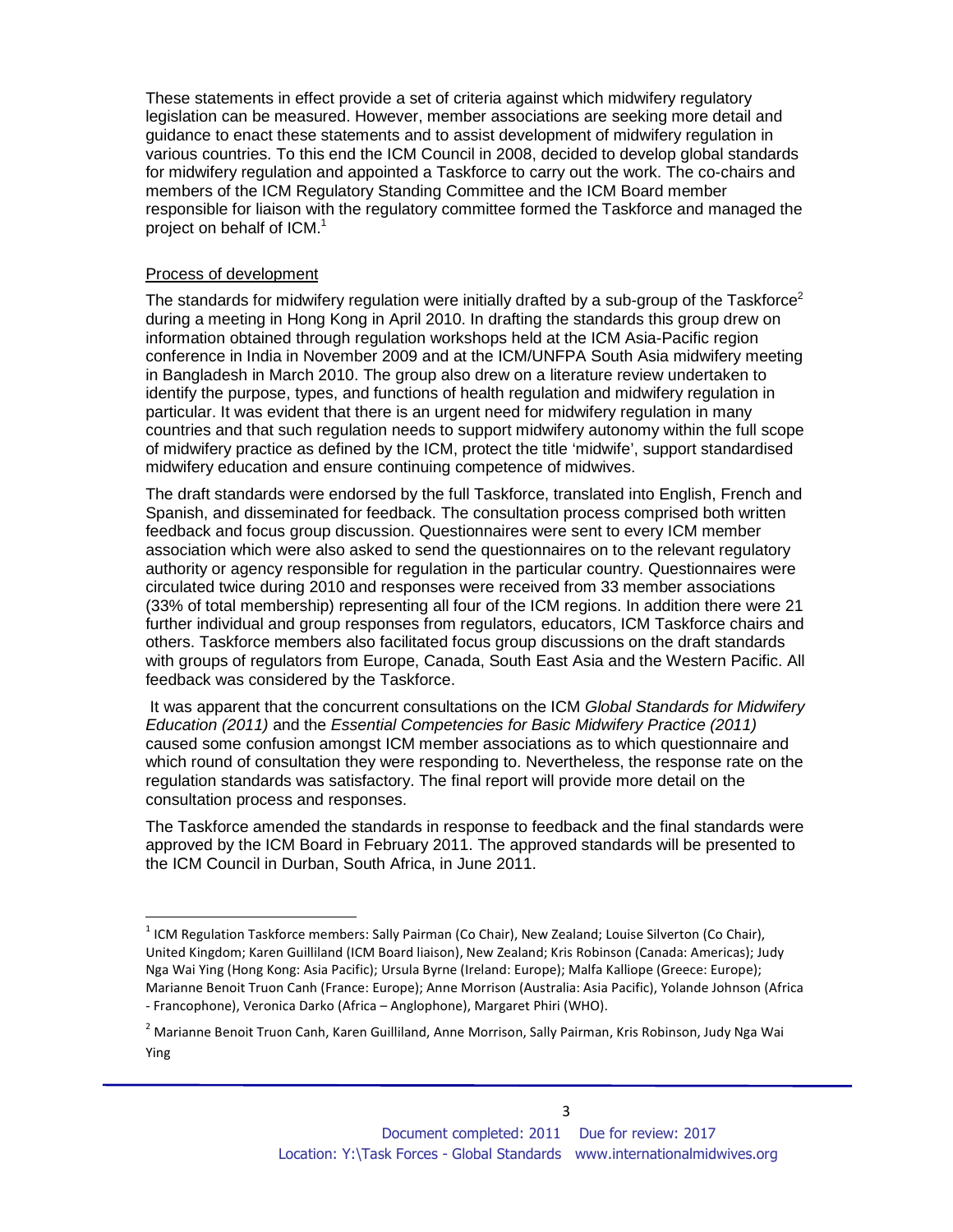This document includes the purpose of regulation, founding values and principles, principles of good regulation, a glossary of terms, the intended use of the standards and the global standards for midwifery regulation with an accompanying explanation for each standard.

#### **Purpose of Regulation**

Regulatory mechanisms, whether through legislation, employment or other regulation, aim to ensure the safety of the public. This is achieved through the following six main functions of:

- 1. Setting the scope of practice
- 2. Pre-registration education;
- 3. Registration;

 $\overline{a}$ 

- 4. Relicensing and continuing competence;
- 5. Complaints and discipline; and
- 6. Codes of conduct and ethics.

The purpose of these standards<sup>3</sup> is to describe the regulatory framework necessary for effective midwifery regulation. The framework defines the elements of regulation in order to:

- Determine who may use the title of midwife;
- Describe the scope of practice of a midwife consistent with the ICM definition of a midwife;
- Ensure that midwives enter the register following education consistent with the ICM Global Standards for Midwifery Education (2011);
- Ensure that midwives enter the register able to demonstrate the ICM Essential Competencies for Basic Midwifery Practice (2011);
- Ensure that midwives are able to practise autonomously within their prescribed scope of practice;
- Ensure that midwives demonstrate continuing competence to practise;
- Ensure that midwives and women (as users of midwifery services) are part of the governance of midwifery regulatory bodies; and.
- Ensure public safety through the provision of a competent and autonomous midwifery workforce.

<sup>&</sup>lt;sup>3</sup> The definition of standard used in this document is "a norm/uniform reference point that describes the required level of achievement (performance)'.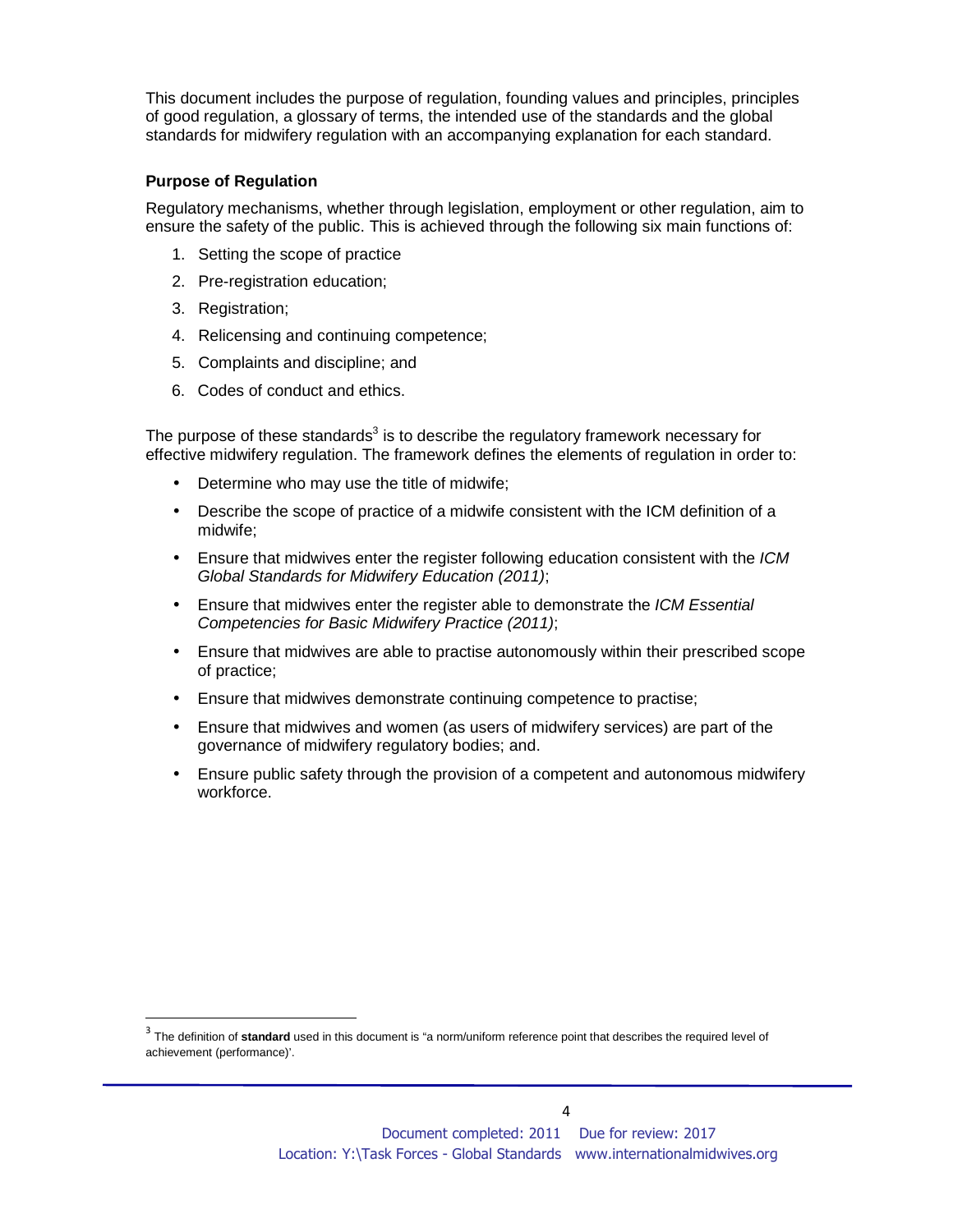# **Founding Values and principles**

The founding values and principles upon which these standards have been developed were derived from the following ICM core documents (www.internationalmidwives.org):

- ICM Definition of the Midwife,
- ICM Position Statement on Regulation 2002
- ICM Position Statement on Legislation to Govern Midwifery Practice 2005
- ICM Draft Global Standards for Midwifery Education 2010
- ICM Essential Competencies for Basic Midwifery Practice revised 2010
- ICM International Code of Ethics,
- ICM Midwifery Philosophy and Model of Care, and
- Selected ICM position statements.

These founding values and principles include:

- Recognition that regulation is a mechanism by which the social contract between the midwifery profession and society is expressed. Society grants the midwifery profession authority and autonomy to regulate itself. In return society expects the midwifery profession to act responsibly, ensure high standards of midwifery care and maintain the trust of the public<sup>4</sup>.
- Recognition that each woman has the right to receive care in childbirth from an educated and competent midwife authorised to practise midwifery.
- Recognition that midwives are autonomous practitioners; that is they practise in their own right and are responsible and accountable for their own clinical decision making.
- Recognition that the midwife's scope of practice describes the circumstances in which the midwife may make autonomous clinical decisions and in what circumstances the midwife must practise in collaboration with other health professionals such as doctors.
- Recognition that midwifery is a profession that is autonomous, separate and distinct from nursing and medicine. What sets midwives apart from nurses and doctors is that only midwives can exercise the full scope of midwifery practice and provide all the competencies within this scope.
- Recognition that wherever a registered/qualified midwife with a midwifery practising certificate works with pregnant women during the childbearing continuum, no matter what the setting, she<sup>5</sup> is practising midwifery. Therefore when a midwife holds dual registration/qualification as a nurse she cannot practise simultaneously as a midwife and a nurse $^6$ . In a maternity setting a registered/qualified midwife always practises midwifery.

 $\overline{a}$ 

<sup>4</sup> Donabedian (1976) cited in Ralph, 1993, p.60.

 $<sup>5</sup>$  In this document use of the feminine gender includes the masculine</sup>

 $<sup>6</sup>$  It is acknowledged that midwives share some skills with other health professionals but it is the entire suite of</sup> skills focused around the needs of childbearing women that define midwives and midwifery.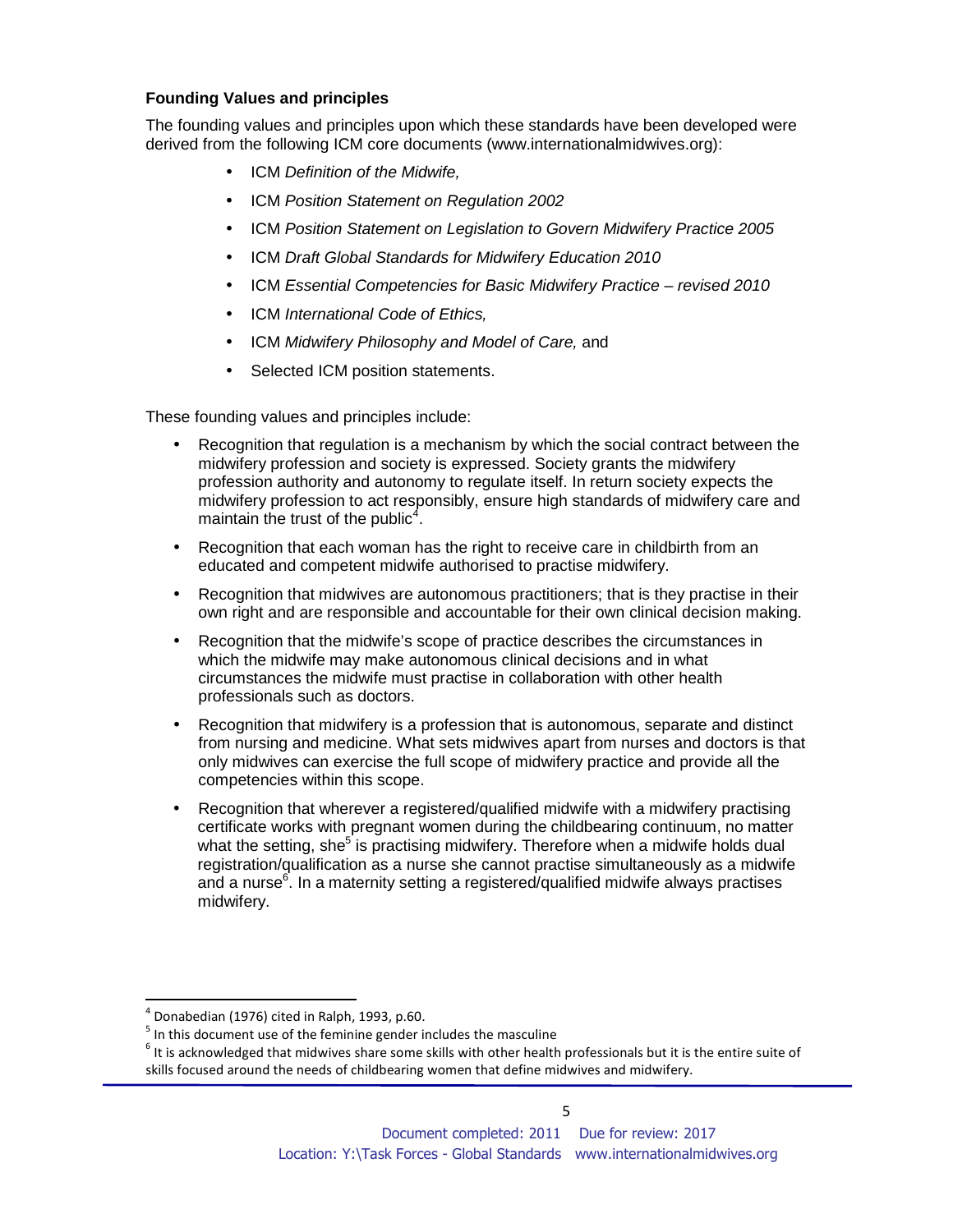## **Principles of Good Regulation**

 $\overline{a}$ 

The ICM identifies the following principles of good regulation<sup>7</sup> and intends that these principles provide a benchmark against which regulatory processes can be assessed.

- NECESSITY is the regulation necessary? Are current rules and structures that govern this area still valid? Is the legislation purposeful?
- EFFECTIVENESS is the regulation properly targeted? Can it be properly enforced and complied with? Is it flexible and enabling?
- FLEXIBILITY is the legislation sufficiently flexible to be enabling rather than too prescriptive?
- PROPORTIONALITY do the advantages outweigh the disadvantages? Can the same goal be achieved better in another way?
- TRANSPARENCY is the regulation clear and accessible to all? Have stakeholders been involved in development?
- ACCOUNTABILITY is it clear who is responsible to whom and for what? Is there an effective appeals process?
- CONSISTENCY will the regulation give rise to anomalies and inconsistencies given the other regulations already in place for this area? Are best practice principles being applied?

 $^7$  Based on 'Regulating Better', a government White paper, Department of Taoiseach, Government of Ireland, 2004.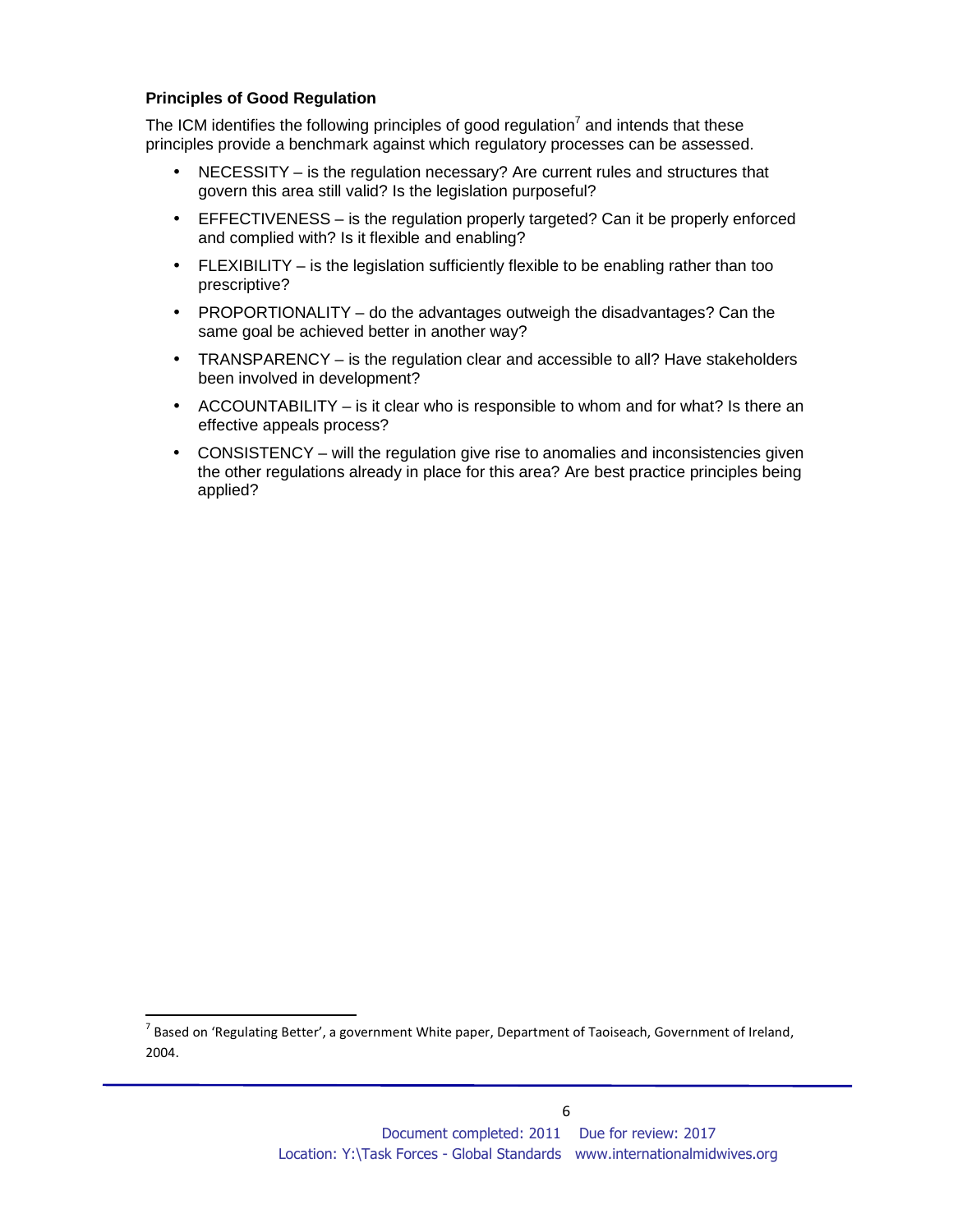#### **Intended use of Standards**

The Global Standards for Midwifery Regulation (2011) are deliberately generic and take a principle rather than a detailed approach to midwifery regulation. These standards provide a benchmark for global standardisation of midwifery regulation. They have two purposes. Firstly, they provide the basis for review of existing regulatory frameworks. Secondly, they provide guidance and direction to countries seeking to establish regulatory frameworks for midwifery where none currently exist.

Because the ICM is the only international organisation that represents midwives it is important that the ICM sets standards that support midwives to practise within the ICM definition and scope of practice of a midwife and enhance high quality midwifery care. Therefore, the ICM Global Standards for Midwifery Regulation (2011) do not merely reflect existing midwifery regulatory frameworks commonly found in many developed countries. Rather these standards are high level standards that set an ideal regulatory direction to underpin and enable autonomous midwifery practice.

It is anticipated that some countries with well-developed specific midwifery regulation frameworks will be able to use these standards as a benchmark. However, it is understood that this will not be the case for many countries. Those countries where existing midwifery regulation is closely linked with nursing or medicine or where regulation is managed by government may identify many differences between these standards and their existing regulatory frameworks and processes. The standards can provide a benchmark against which to assess existing legislation and regulatory processes. Midwives, through their midwifery associations, are encouraged to use the standards as a tool for lobbying for change.

The ICM Global Standards for Midwifery Regulation (2011) can guide amendments to existing legislation and promote changes that strengthen regulatory frameworks to support autonomous midwifery practice. For example, where midwives are regulated alongside or together with nurses or other health professionals it is essential that separate and specific regulatory structures and processes are established to enable autonomous midwifery practice and ensure high quality midwifery care for mothers and babies. As a step towards midwifery-specific regulation the separate professional identity of midwives must be recognised in any regulatory processes. Midwives are encouraged to seek opportunities to strengthen midwifery regulation and to work collaboratively with governments, regulators and policy makers to develop a plan and timeframe for implementing these global standards.

In those countries with limited or non-existent regulatory processes these standards can guide the development of new midwifery regulation. Legislation, policies and procedures can be based on these standards to develop regulatory frameworks for midwives. In such countries midwives can work collaboratively with governments, regulators and policy makers to develop a plan and timeframe for implementing these global standards. As a further project the International Confederation of Midwives intends to provide an implementation toolkit to assist in this process.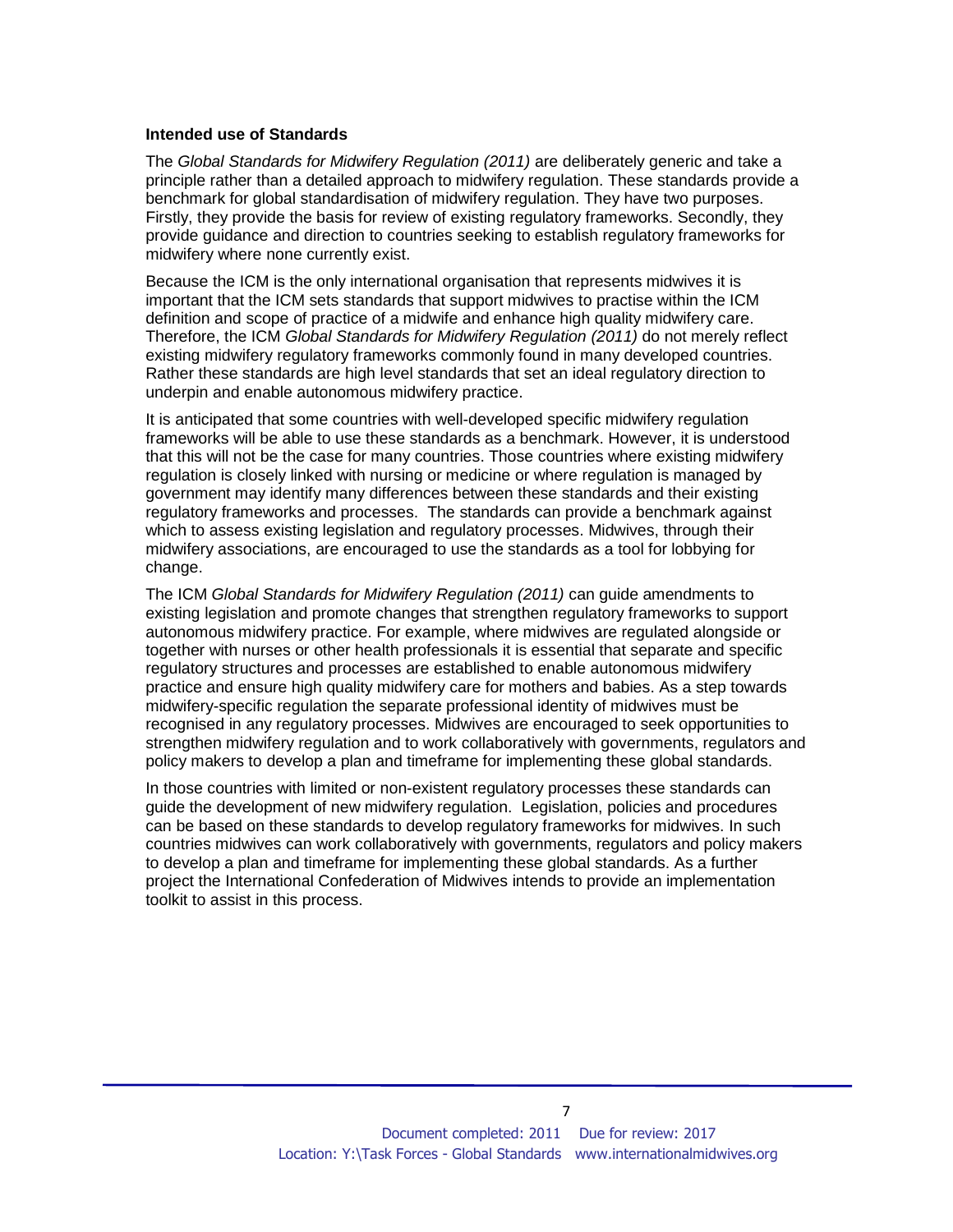# **Glossary of Terminology**

A number of key words or terms used throughout the document hold multiple and different meanings. To assist understanding the following definitions are used in this document.

| <b>Key words or Terms</b>                | <b>ICM Definition</b>                                                                                                                                                                                                                                                                                                                                                                                                                                                            |  |
|------------------------------------------|----------------------------------------------------------------------------------------------------------------------------------------------------------------------------------------------------------------------------------------------------------------------------------------------------------------------------------------------------------------------------------------------------------------------------------------------------------------------------------|--|
| <b>Accountability</b>                    | Responsibility                                                                                                                                                                                                                                                                                                                                                                                                                                                                   |  |
| <b>Accreditation</b>                     | A process of review and approval by which an institution,<br>programme or specific service is granted a time-limited<br>recognition of having met certain established standards.                                                                                                                                                                                                                                                                                                 |  |
| <b>Admitting and discharge</b><br>rights | Authority granted to a community-based midwife by a<br>hospital/birth centre governing board to provide care to a<br>woman and her baby in the hospital/facility and to access<br>hospital/facility services, including back up emergency services.                                                                                                                                                                                                                              |  |
| <b>Assessment</b>                        | The systematic procedure for collecting qualitative and<br>quantitative data to assess performance, progress or practice<br>decisions/actions in relation to standards and/or competencies.                                                                                                                                                                                                                                                                                      |  |
| <b>Autonomous</b>                        | Self-governing, self regulating: taking responsibility for one's<br>decisions and actions.<br>The autonomous midwife provides care during the course of<br>pregnancy, labour, birth and the postnatal period and makes<br>decisions in partnership with each woman in her care. The<br>midwife is responsible and accountable for all decisions she<br>makes and the care she provides without delegation from or<br>supervision or direction by any other health care provider. |  |
| <b>Autonomy</b>                          | The condition of being autonomous.<br>Midwife's/woman's autonomy:<br>The freedom of a woman and her midwife to make choices<br>about care and for those choices to be respected. It implies<br>that individuals have competence to make informed decisions<br>and that they should not be coerced or forced during the<br>decision-making process.                                                                                                                               |  |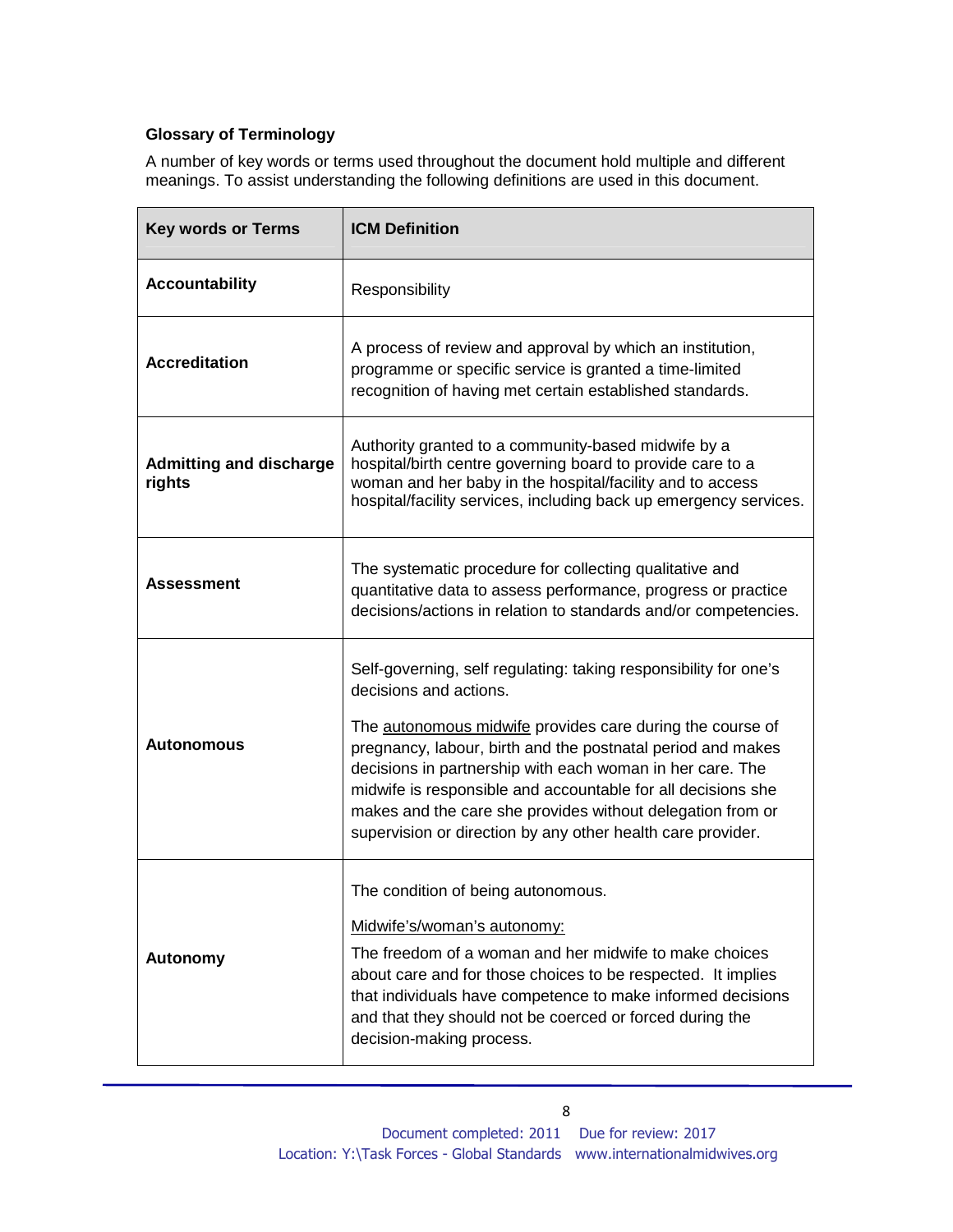| <b>Censure</b>                              | An official rebuke of an individual, a document, or agency<br>Midwifery censure:<br>An official rebuke of a midwife by a Midwifery Regulatory<br>Authority.                                                                                                                                                                                                                                              |  |
|---------------------------------------------|----------------------------------------------------------------------------------------------------------------------------------------------------------------------------------------------------------------------------------------------------------------------------------------------------------------------------------------------------------------------------------------------------------|--|
| <b>Code of Conduct and</b><br><b>Ethics</b> | The rules or standards governing the conduct of a person or the<br>conduct of the members of a profession.                                                                                                                                                                                                                                                                                               |  |
| <b>Competence</b>                           | The combination of knowledge, psychomotor, communication<br>and decision-making skills that enable an individual to perform<br>a specific task to a defined level of proficiency.                                                                                                                                                                                                                        |  |
| <b>Conditional</b>                          | Imposing, depending on, or containing a condition.                                                                                                                                                                                                                                                                                                                                                       |  |
| <b>Equivalence</b>                          | A term used to describe and/or determine a relationship of<br>parity between one system, jurisdiction or institution and<br>another with respect to the value and significance of courses,<br>diplomas, certificates, licenses, and/or degrees. Ideally these<br>relationships are mutual so that holders of "equivalent"<br>credentials are treated in the same way by institutions and<br>occupations. |  |
| Guideline(s)                                | A detailed plan or explanation with illustrative examples of<br>actions; a series of steps to implement a standard. By<br>definition, a guideline is never mandatory in contrast to a<br>'standard' that is expected to be met.                                                                                                                                                                          |  |
| <b>Health professional</b>                  | An individual who is educated in a health discipline and<br>licensed/regulated to practice that discipline; e.g., midwives,<br>nurses, medically qualified doctors and clinical officers.                                                                                                                                                                                                                |  |
| Independent                                 | Free from the influence, guidance, or control of another or<br>others; self-reliant and autonomous.                                                                                                                                                                                                                                                                                                      |  |
| Knowledge                                   | A fund of information that enables an individual to have<br>confident understanding of a subject with the ability to use it for<br>a specific purpose.                                                                                                                                                                                                                                                   |  |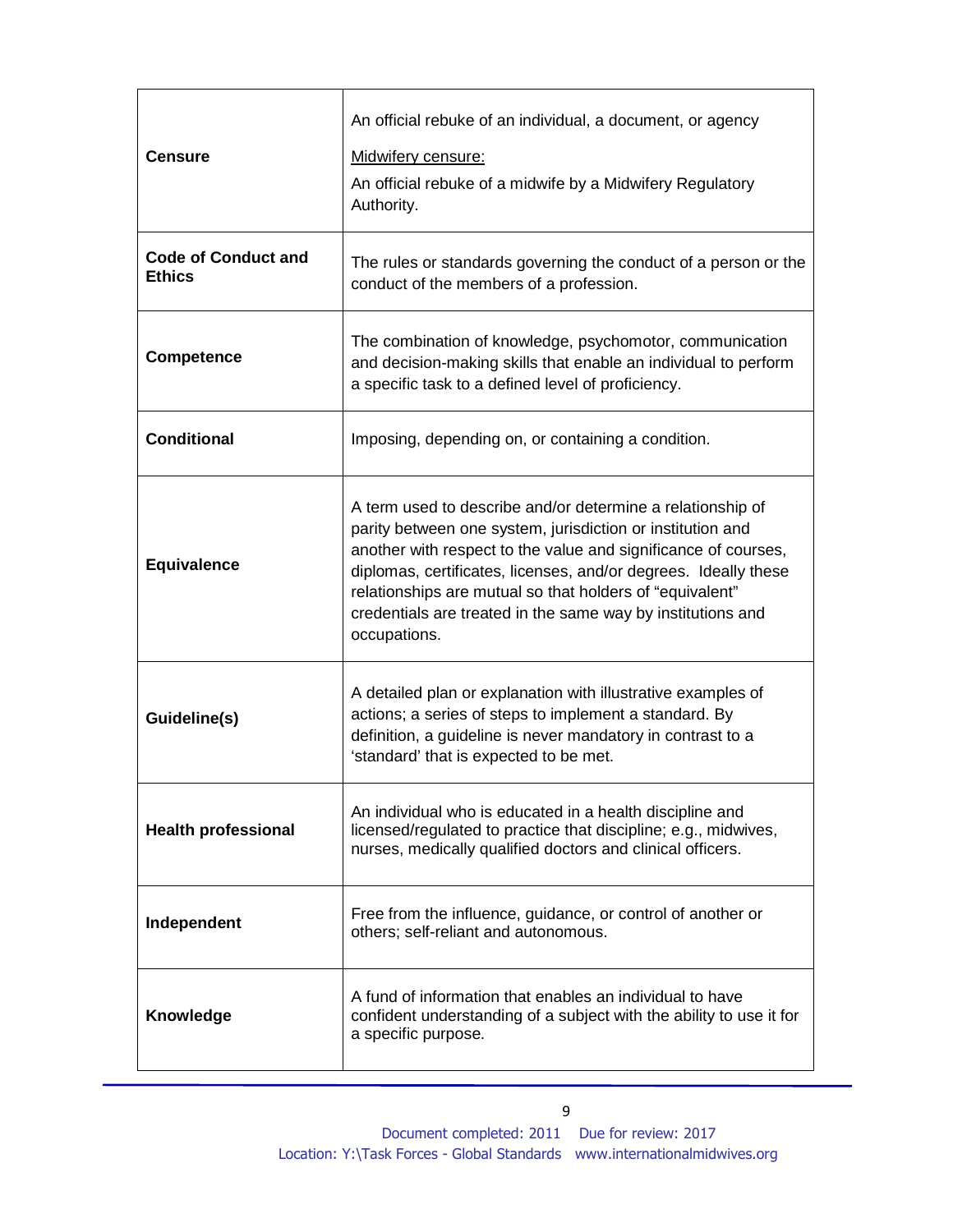| Lay member of a<br>midwifery regulatory<br>authority | A person who is not and never has been registered as a<br>midwife and who is not a member of any other regulated health<br>profession.                                                                                                                                             |  |
|------------------------------------------------------|------------------------------------------------------------------------------------------------------------------------------------------------------------------------------------------------------------------------------------------------------------------------------------|--|
| Legislation                                          | A law or body of laws enacted.                                                                                                                                                                                                                                                     |  |
| <b>Midwife</b>                                       | A person who meets the ICM Definition of the Midwife who has<br>been educated and trained to proficiency in the ICM Essential<br>Competencies for Basic Midwifery Practice, demonstrates<br>competency in the practice of midwifery and is legally permitted<br>to use this title. |  |
| <b>Midwifery accountability</b>                      | A midwife must be accountable for her decisions and actions.<br>This accountability is primarily to the woman, but also to the<br>profession and to the public.                                                                                                                    |  |
| <b>Midwifery competence</b>                          | A combination of knowledge, professional behaviors and<br>specific skills that are demonstrated at a defined level of<br>proficiency in the context of midwifery education and/or<br>practice.                                                                                     |  |
| <b>Midwifery continuing</b><br>competence            | The ongoing capacity to demonstrate the knowledge,<br>professional behavior and specific skills necessary to work<br>within the Midwifery Scope of Practice.                                                                                                                       |  |
| <b>Midwifery Continuing</b><br><b>Education</b>      | Ongoing education undertaken from time of first qualification<br>throughout one's career to enhance or maintain a midwife's<br>level of competence.                                                                                                                                |  |
| <b>Midwifery education</b>                           | The process of preparing individuals to become competent<br>midwives and to maintain midwifery competence.                                                                                                                                                                         |  |
| <b>Midwifery education</b><br>institution            | The organisation that provides the midwifery education<br>programme. The organisation may include universities,<br>polytechnics, colleges, schools.                                                                                                                                |  |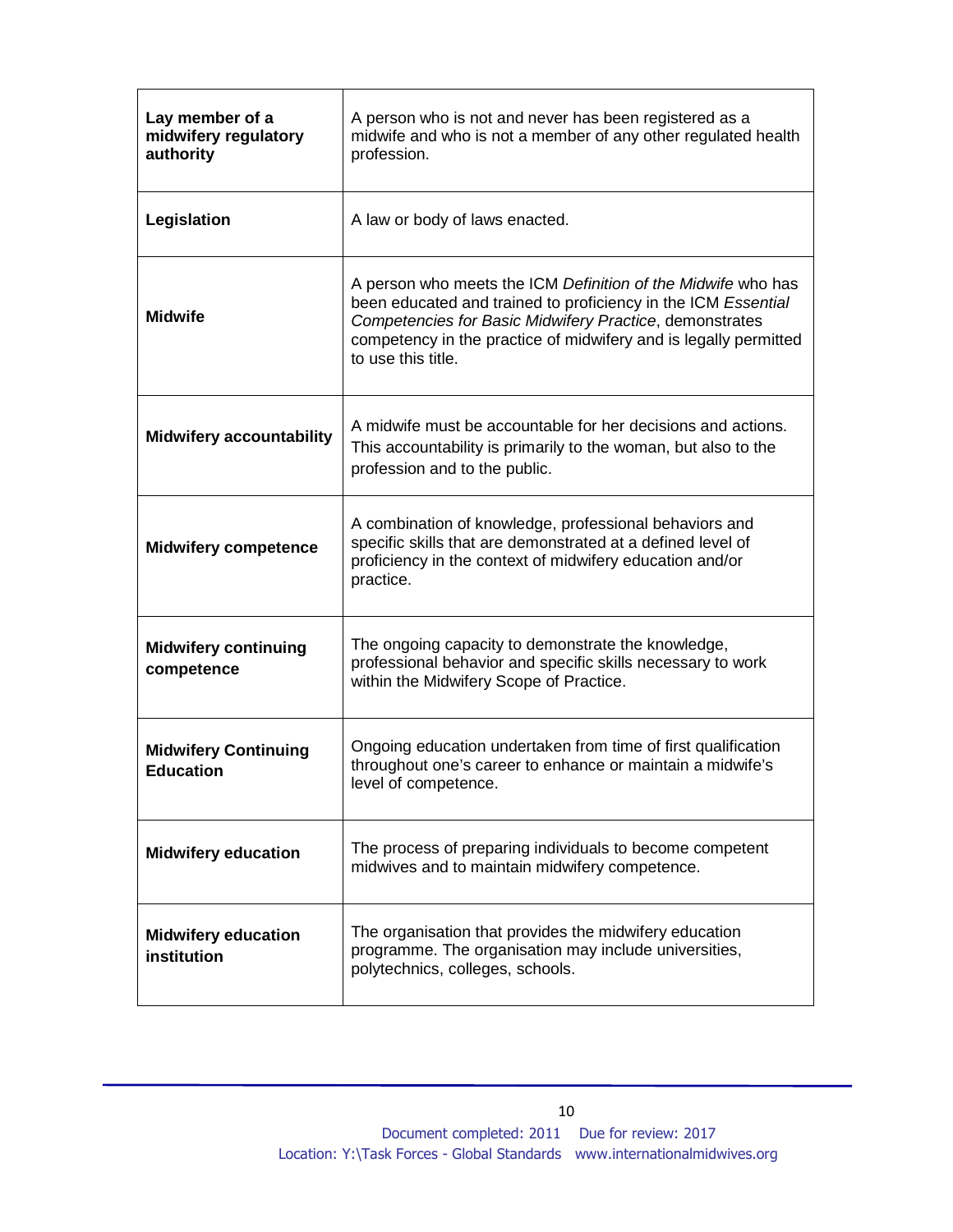| <b>Midwifery fitness to</b><br>practise    | Evidence that a midwife has the knowledge, skills, professional<br>behaviours, character and health status necessary to meet the<br>standards or competencies required for entry to the midwifery<br>profession and for the practise of midwifery.                                                                                                                                                                                                                                                                             |  |
|--------------------------------------------|--------------------------------------------------------------------------------------------------------------------------------------------------------------------------------------------------------------------------------------------------------------------------------------------------------------------------------------------------------------------------------------------------------------------------------------------------------------------------------------------------------------------------------|--|
| <b>Midwifery governance</b>                | The system of management and administration used by the<br>Midwifery Regulatory Authority to exercise its authority to<br>control and guide the profession.                                                                                                                                                                                                                                                                                                                                                                    |  |
| <b>Midwifery partnership</b>               | Implies a relationship of trust, reciprocity, and equity between a<br>midwife and a woman. Each midwife strives to ensure that she<br>does not impose her professional and personal power onto<br>women; rather, through negotiation a midwife seeks to establish<br>relationships in which each woman is the primary decision-<br>maker.                                                                                                                                                                                      |  |
| <b>Midwifery philosophy</b>                | A statement of beliefs about the nature of midwifery practice or<br>midwifery education.                                                                                                                                                                                                                                                                                                                                                                                                                                       |  |
| <b>Midwifery education</b><br>programme    | An organised, systematic, defined course of study that includes<br>didactic and practical learning needed to prepare competent<br>midwives.                                                                                                                                                                                                                                                                                                                                                                                    |  |
| <b>Midwifery</b><br>registration/licensure | The legal right to practise and to use the title of midwife. It also<br>acts as a means of entry to the profession within a given<br>jurisdiction.                                                                                                                                                                                                                                                                                                                                                                             |  |
| <b>Midwifery Regulation</b>                | The set of criteria and processes arising from the legislation<br>and prescribed by the Midwifery Regulatory Authority that<br>controls the practice of midwifery in a jurisdiction including<br>identifying who can hold the title 'midwife' and practise<br>midwifery.<br>Regulation includes registration/licensure, approval and<br>accreditation of midwifery education programmes, setting<br>standards for practice and conduct and processes for holding<br>midwives to account in relation to professional standards. |  |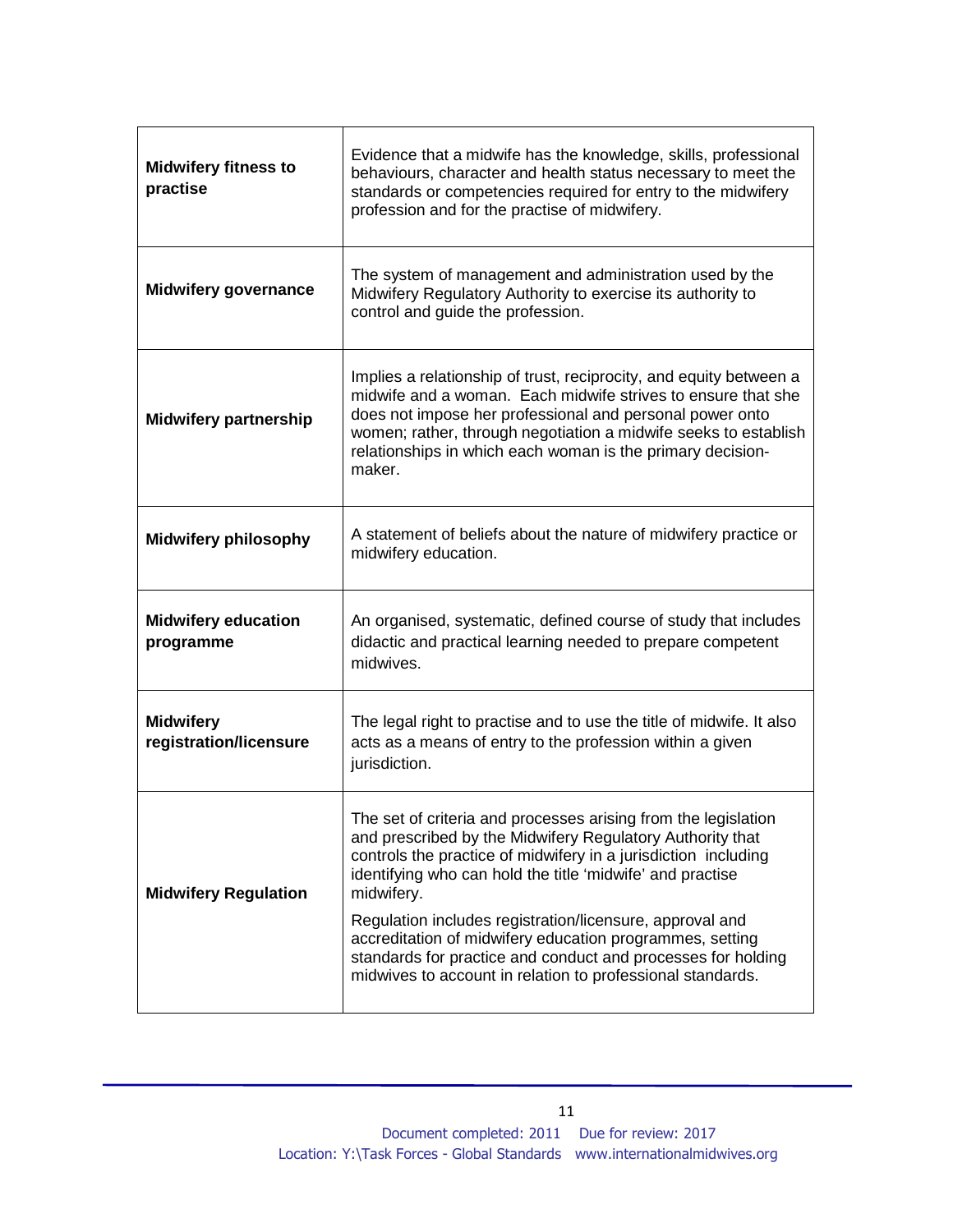| <b>Midwifery Scope of</b><br><b>Practice</b>   | Those activities which midwives are educated, competent and<br>authorised to perform.                                                                                                                                            |  |
|------------------------------------------------|----------------------------------------------------------------------------------------------------------------------------------------------------------------------------------------------------------------------------------|--|
| <b>Midwifery stakeholder</b>                   | Any person(s) or organisation that affect(s) or can be affected<br>by the decisions and actions of a midwife, midwifery regulatory<br>authority, a midwifery education programme or the ICM.                                     |  |
| <b>Midwifery Standards</b><br><b>Review</b>    | A systematic process that enables the midwife, whatever her<br>practice setting, to reflect on her midwifery practice in relation to<br>professional standards with midwifery colleagues and<br>consumers of midwifery services. |  |
| <b>Midwifery supervision</b>                   | Overseeing and supporting the practice of one midwife by<br>another in order to ensure the provision of safe and competent<br>midwifery care.                                                                                    |  |
| <b>Natural justice</b>                         | Procedural fairness including principles of good faith and lack of<br>bias.                                                                                                                                                      |  |
| <b>Pre-registration</b><br>midwifery education | The process of preparing individuals to become competent<br>midwives and who meet the educational standards for<br>midwifery registration/licensure.                                                                             |  |
|                                                | First level health service, community-based and universally<br>accessible with focus on health education and promotion and<br>prevention of individual health problems.                                                          |  |
| <b>Primary health care</b>                     | Midwives provide primary health care when care is provided in<br>women's homes or community settings and where the focus is<br>on enhancing and supporting pregnancy and childbirth as a<br>normal life process.                 |  |
| <b>Public health</b>                           | Supporting and improving population health and wellness<br>through health promotion, disease prevention and community-<br>based services.                                                                                        |  |
| <b>Professional association</b>                | An association of practitioners of a given profession.                                                                                                                                                                           |  |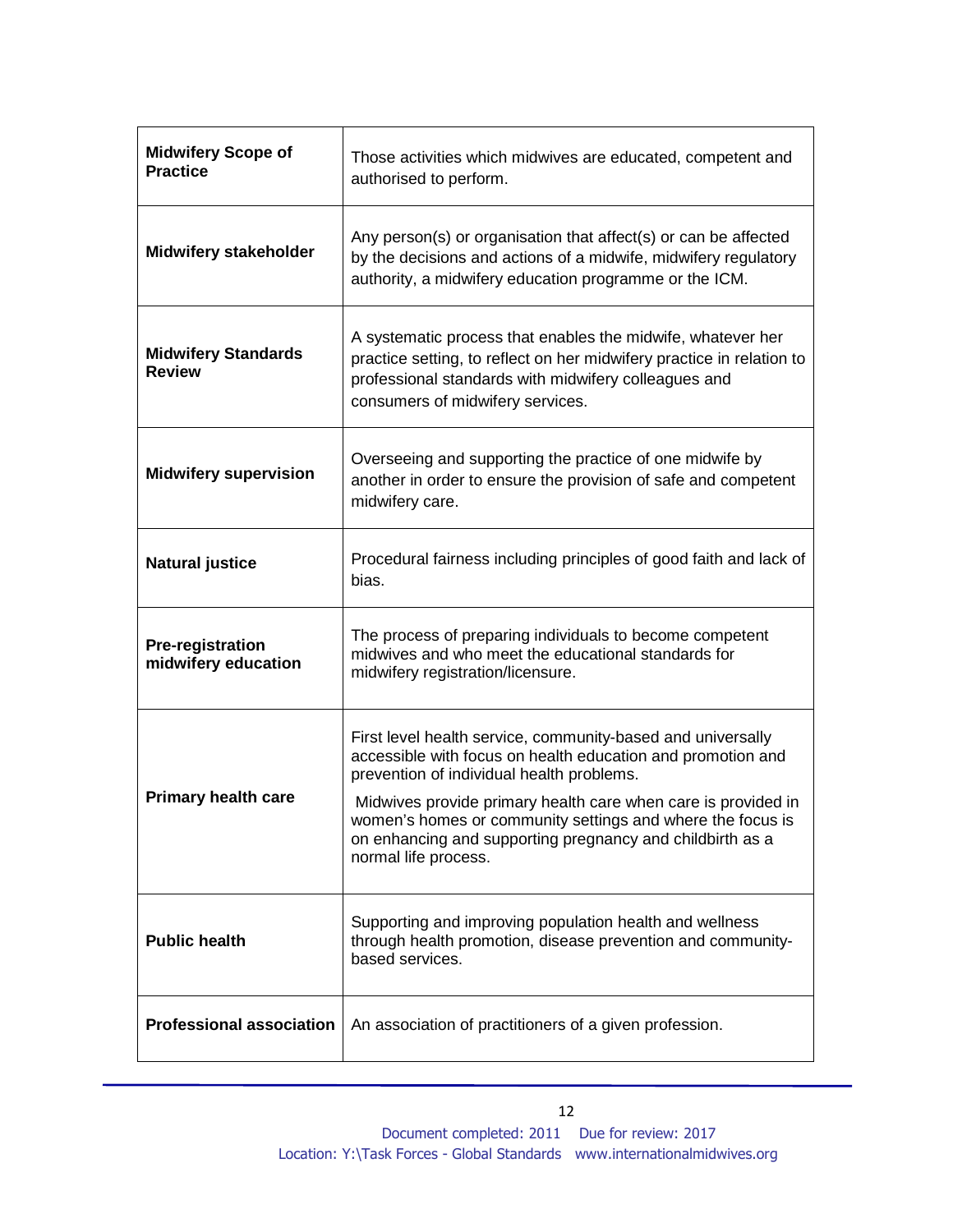| <b>Provisional</b>                       | Temporary; existing only until permanently or properly replaced.                                                                                                                                                                                                                                                             |  |
|------------------------------------------|------------------------------------------------------------------------------------------------------------------------------------------------------------------------------------------------------------------------------------------------------------------------------------------------------------------------------|--|
| Protection of the public                 | The key function of a regulatory authority is to ensure the safety<br>of the public through its regulatory mechanisms.<br>The key function of a midwifery regulatory authority is to ensure<br>the safety of mothers and babies (the public) through regulatory<br>mechanisms that ensure safe and competent midwifery care. |  |
| <b>Register of midwives</b>              | The official list of qualified/licensed/certified midwives as<br>identified by the midwifery regulatory authority in a given<br>jurisdiction; available to the public.                                                                                                                                                       |  |
| <b>Regulatory</b><br>Authority/regulator | The organisation that regulates a specific profession and<br>ensures that the public is protected against incompetent or<br>unethical practitioners. An organisation authorised by law or by<br>government to regulate the profession.                                                                                       |  |
| Relicensing/<br><b>Recertification</b>   | To issue a renewed license or certificate within a specified<br>period of time; generally linked to assessment of the<br>practitioner's continuing competence.                                                                                                                                                               |  |
| Self governing                           | An individual or profession who is responsible and accountable<br>for making decisions and accepting responsibility for the<br>outcomes of those decisions and actions.<br>In any jurisdiction where a midwifery profession is given a legal<br>and social mandate to regulate itself it is a self-governing<br>profession.  |  |
| <b>Standard</b>                          | A norm/uniform reference point that describes the required level<br>of achievement (performance)<br>Practice standard:<br>The desirable and achievable level of achievement<br>(performance) against which actual practice is compared.                                                                                      |  |
| Suspend/suspended                        | To bar a midwife from practice for a period of time.                                                                                                                                                                                                                                                                         |  |
| <b>Temporary</b>                         | Not permanent; provisional.                                                                                                                                                                                                                                                                                                  |  |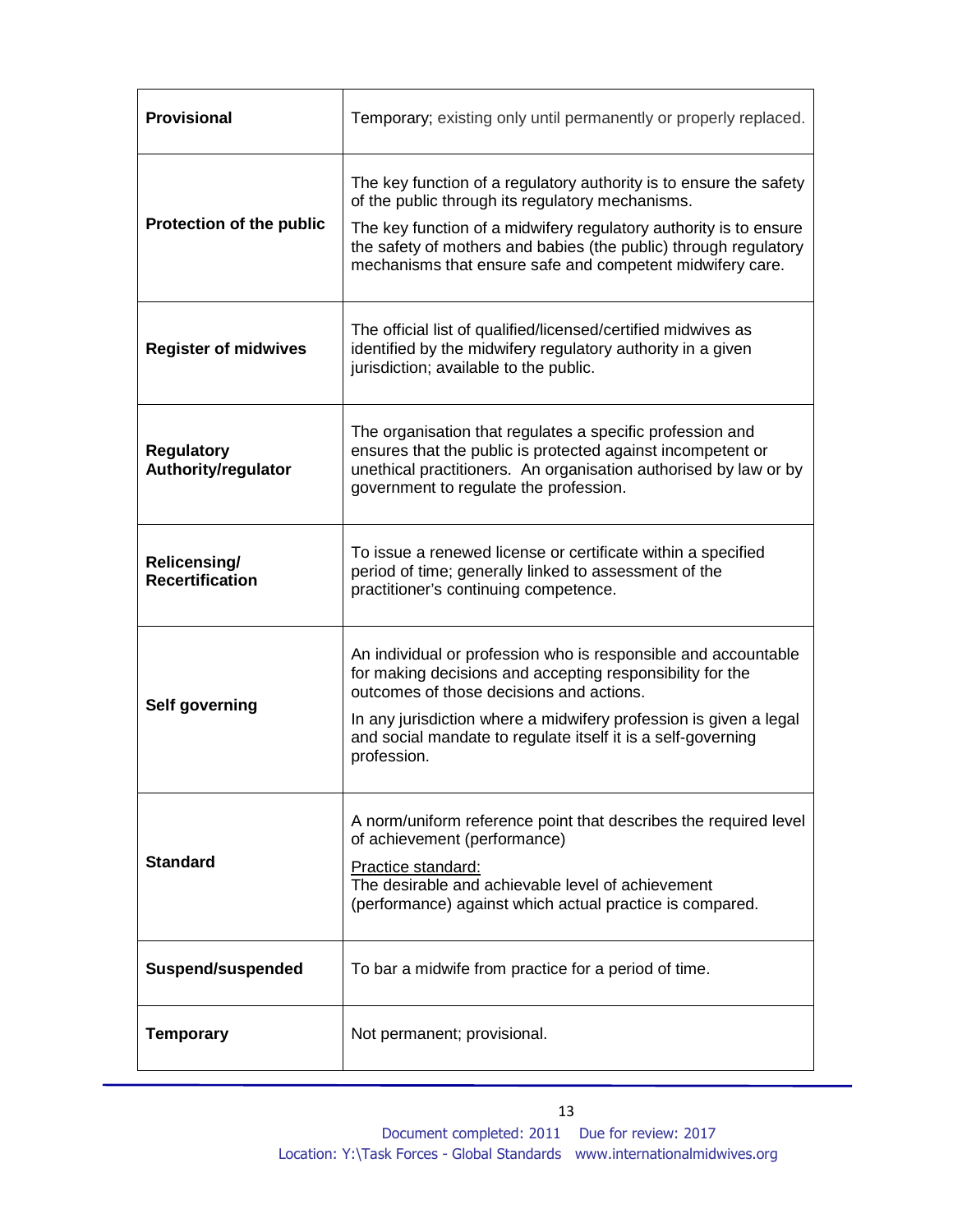## **Organisation of the standards**

The standards are organised under the following four (4) categories:

- 1. Model of regulation: the type of regulation e.g. via legislation
- 2. Protection of title: who may use the title 'midwife'
- 3. Governance: the processes for establishment of a midwifery regulatory authority and the processes by which the regulatory authority carries out its functions
- 4. Functions: the mechanisms by which a regulatory authority regulates midwives and includes the sub-categories of:
	- a. scope of practice,
	- b. pre-registration midwifery education,
	- c. registration,
	- d. continuing competence,
	- e. complaints and discipline, and
	- f. Code of Conduct and Ethics.

There are several standards in each category or sub-category and an explanation is provided for each standard.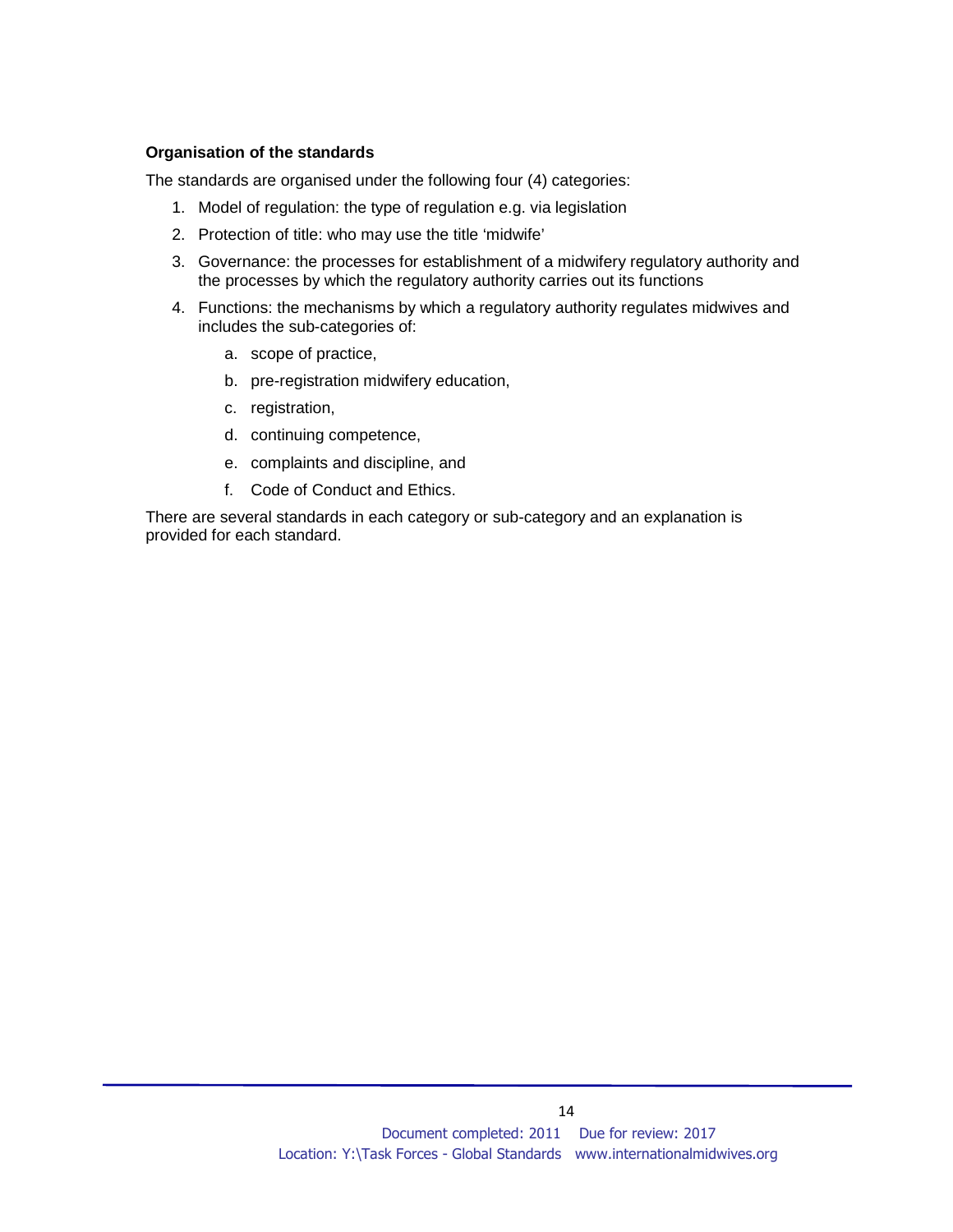# **ICM Global Standards for Midwifery Regulation**

| <b>Category</b>                                                                                   | <b>Standard</b>                                                                                                                                                                                                                                                              | <b>Explanation</b>                                                                                                                                                                                                                                                                                                                                          |
|---------------------------------------------------------------------------------------------------|------------------------------------------------------------------------------------------------------------------------------------------------------------------------------------------------------------------------------------------------------------------------------|-------------------------------------------------------------------------------------------------------------------------------------------------------------------------------------------------------------------------------------------------------------------------------------------------------------------------------------------------------------|
| 1. Model of<br>regulation                                                                         | 1.1 Regulation is<br>midwifery specific                                                                                                                                                                                                                                      | Midwifery requires legislation that establishes a<br>midwifery-specific regulatory authority with adequate<br>statutory powers to effectively regulate midwives,<br>support autonomous midwifery practice and enable<br>the midwifery profession to be recognised as an<br>autonomous profession.                                                           |
|                                                                                                   |                                                                                                                                                                                                                                                                              | Midwifery-specific legislation protects the health of<br>mothers and babies by ensuring safe and competent<br>midwifery practice.                                                                                                                                                                                                                           |
|                                                                                                   | 1.2 Regulation<br>should be at a<br>national level                                                                                                                                                                                                                           | Where possible regulation should be at a national<br>level. However, if this is not possible there must be a<br>mechanism for collaboration and communication<br>between the midwifery regulatory authorities.<br>National regulation enables uniformity of practice<br>standards and facilitates freedom of movement of<br>midwives between jurisdictions. |
| 2. Protection of<br>title                                                                         | 2.1 Only those<br>authorised under<br>relevant legislation<br>may use the title<br>'midwife' endowed<br>by that legislation                                                                                                                                                  | Mothers and their families receiving care from a<br>midwife have a right to know that they are being<br>cared for by a legally qualified practitioner. A legally<br>qualified practitioner is individually responsible and<br>accountable for her actions and is required to adhere<br>to professional codes and standards.                                 |
|                                                                                                   |                                                                                                                                                                                                                                                                              | Reserving the title 'midwife' for legally qualified<br>midwives identifies legally qualified midwives from<br>others who provide aspects of maternity care.                                                                                                                                                                                                 |
|                                                                                                   |                                                                                                                                                                                                                                                                              | Legislative protection of the title enables the<br>midwifery regulatory authority to prosecute someone<br>who breaches the legislation by holding themselves<br>out to be a midwife when they are not on the register<br>of midwives.                                                                                                                       |
| 3.<br>Governance                                                                                  | 3.1 The legislation<br>sets a transparent<br>process for<br>nomination,<br>selection and<br>appointment of                                                                                                                                                                   | Because there is no evidence for any specific model<br>of selection of members for regulatory authorities the<br>ICM recommends a combination of appointment and<br>election for all members of the midwifery regulatory<br>authority. The choice will depend on feasibility and<br>local acceptance.                                                       |
| members to the<br>regulatory<br>authority and<br>identifies roles and<br>terms of<br>appointment. | All members of the regulatory authority should<br>demonstrate experience and expertise against pre-<br>determined selection criteria such as broad<br>experience in the midwifery profession; business<br>and finance expertise; education expertise and legal<br>expertise. |                                                                                                                                                                                                                                                                                                                                                             |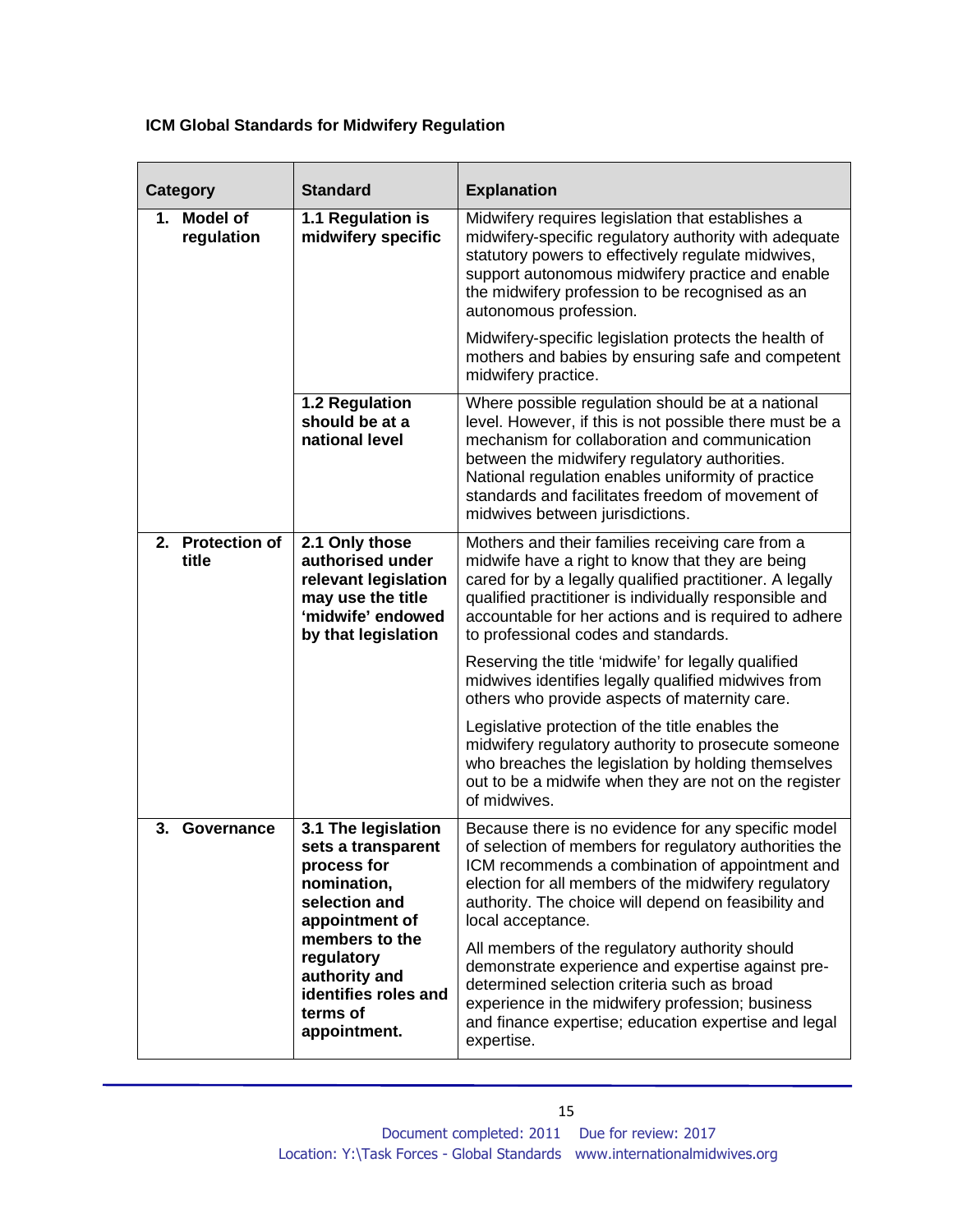| Midwife members should be appointed or elected<br>from nominees put forward by the midwifery<br>profession. The midwife members need to reflect the<br>diversity of midwives and of midwifery practice in the<br>country, have credibility within the profession and be<br>authorised to practise in the jurisdiction.<br>Midwives must make up the majority membership of<br>any regulatory authority to ensure that midwifery<br>standards are utilised in decision-making.                                                    |
|----------------------------------------------------------------------------------------------------------------------------------------------------------------------------------------------------------------------------------------------------------------------------------------------------------------------------------------------------------------------------------------------------------------------------------------------------------------------------------------------------------------------------------|
| Lay members of the midwifery regulatory authority<br>should reflect the diversity of the country including<br>ethnicity. Ideally lay members will provide<br>perspectives that reflect those of childbearing<br>women.                                                                                                                                                                                                                                                                                                           |
| The midwifery regulatory authority has systems and<br>processes in place to specify roles and<br>responsibilities of board or council members; powers<br>of the council; process of appointment of<br>chairperson.                                                                                                                                                                                                                                                                                                               |
| The midwifery regulatory authority determines the<br>processes by which it carries out its functions under<br>the legislation. Such processes must be transparent<br>to the public through publication of an annual report<br>and other mechanisms for publicly reporting on<br>activities and decisions.                                                                                                                                                                                                                        |
| The members of the midwifery regulatory authority<br>should select the chairperson from amongst the<br>midwife members.                                                                                                                                                                                                                                                                                                                                                                                                          |
| Payment of fees is a professional responsibility that<br>entitles midwives to obtain registration or a license to<br>practise if that midwife meets the required<br>standards.                                                                                                                                                                                                                                                                                                                                                   |
| Fees paid by midwives provide politically<br>independent funding of the midwifery regulatory<br>authority. Ideally the midwifery regulatory authority is<br>entirely funded by the profession. However, in<br>countries where the midwifery workforce is small or<br>poorly paid some government support may be<br>required. Government funding has the potential to<br>limit the autonomy of the midwifery regulatory<br>authority and therefore needs to be provided through<br>a mechanism that minimises such a consequence. |
|                                                                                                                                                                                                                                                                                                                                                                                                                                                                                                                                  |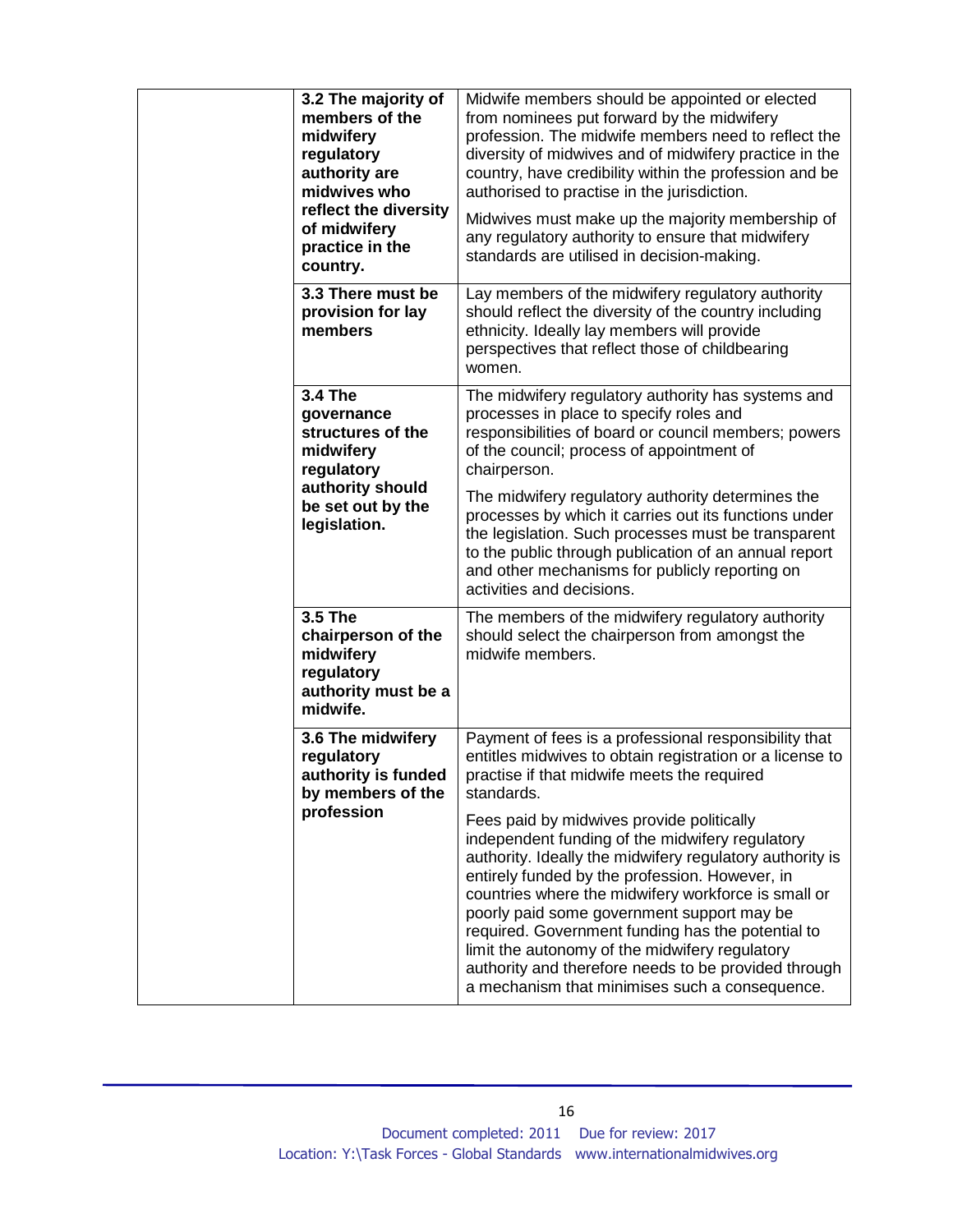| 3.7 The midwifery<br>regulatory<br>authority works in<br>collaboration with<br>the midwifery<br>professional<br>association(s).<br>3.8 The midwifery<br>regulatory<br>authority works in<br>collaboration with             | The midwifery regulatory authority's processes<br>should be based on principles of collaboration and<br>consultation.<br>The midwifery regulatory authority needs to work in<br>partnership <sup>8</sup> with other midwifery organizations that<br>also have a role in public safety and standard setting<br>such as the midwifery association.<br>Collaboration with other regulatory authorities, both                                                                                                                                                                                                                                                              |                                                                                                                                                                                                                                                                                                                                                                                                                  |
|----------------------------------------------------------------------------------------------------------------------------------------------------------------------------------------------------------------------------|------------------------------------------------------------------------------------------------------------------------------------------------------------------------------------------------------------------------------------------------------------------------------------------------------------------------------------------------------------------------------------------------------------------------------------------------------------------------------------------------------------------------------------------------------------------------------------------------------------------------------------------------------------------------|------------------------------------------------------------------------------------------------------------------------------------------------------------------------------------------------------------------------------------------------------------------------------------------------------------------------------------------------------------------------------------------------------------------|
|                                                                                                                                                                                                                            | nationally and internationally, promotes<br>understanding of the role of regulation and more<br>consistent standards globally.                                                                                                                                                                                                                                                                                                                                                                                                                                                                                                                                         |                                                                                                                                                                                                                                                                                                                                                                                                                  |
|                                                                                                                                                                                                                            | other regulatory<br>authorities both<br>nationally and<br>internationally.                                                                                                                                                                                                                                                                                                                                                                                                                                                                                                                                                                                             | Collaboration can provide economies of scale for<br>developing shared systems and processes that<br>improve quality.                                                                                                                                                                                                                                                                                             |
| 4. Functions                                                                                                                                                                                                               |                                                                                                                                                                                                                                                                                                                                                                                                                                                                                                                                                                                                                                                                        |                                                                                                                                                                                                                                                                                                                                                                                                                  |
| 4.1.1. The midwifery<br>4.1. Scope of<br>practice<br>regulatory authority<br>defines the scope of<br>practice of the<br>midwife that is<br>consistent with the<br>ICM definition and<br>scope of practice of<br>a midwife. | The midwifery profession determines its own scope<br>of practice rather than employers, government, other<br>health professions, the private health sector or other<br>commercial interests. The scope of practice provides<br>the legal definition of what a midwife may do on her<br>own professional responsibility.<br>The primary focus of the midwifery profession is the<br>provision of normal childbirth and maternity care.<br>Midwives are required to demonstrate the ICM<br>essential competencies for basic midwifery care<br>regardless of setting, whether it be tertiary/acute<br>hospitals or home and community-based<br>services/birthing centres. |                                                                                                                                                                                                                                                                                                                                                                                                                  |
|                                                                                                                                                                                                                            |                                                                                                                                                                                                                                                                                                                                                                                                                                                                                                                                                                                                                                                                        | The scope of practice must support and enable<br>autonomous midwifery practice and should therefore<br>include prescribing rights, access to<br>laboratory/screening services and admitting and<br>discharge rights. As autonomous primary health<br>practitioners midwives must be able to consult with<br>and refer to specialists and have access to back up<br>emergency services in all maternity settings. |
|                                                                                                                                                                                                                            |                                                                                                                                                                                                                                                                                                                                                                                                                                                                                                                                                                                                                                                                        | Associated non-midwifery legislation may need to<br>be amended to give midwives the necessary<br>authorities to practise in their full scope. For<br>example, other legislation that controls the<br>prescription of narcotics/medicines or access to<br>laboratory/diagnostic services may need to be<br>amended.                                                                                               |

 8 ICM position statement on partnership between women and midwives, 2005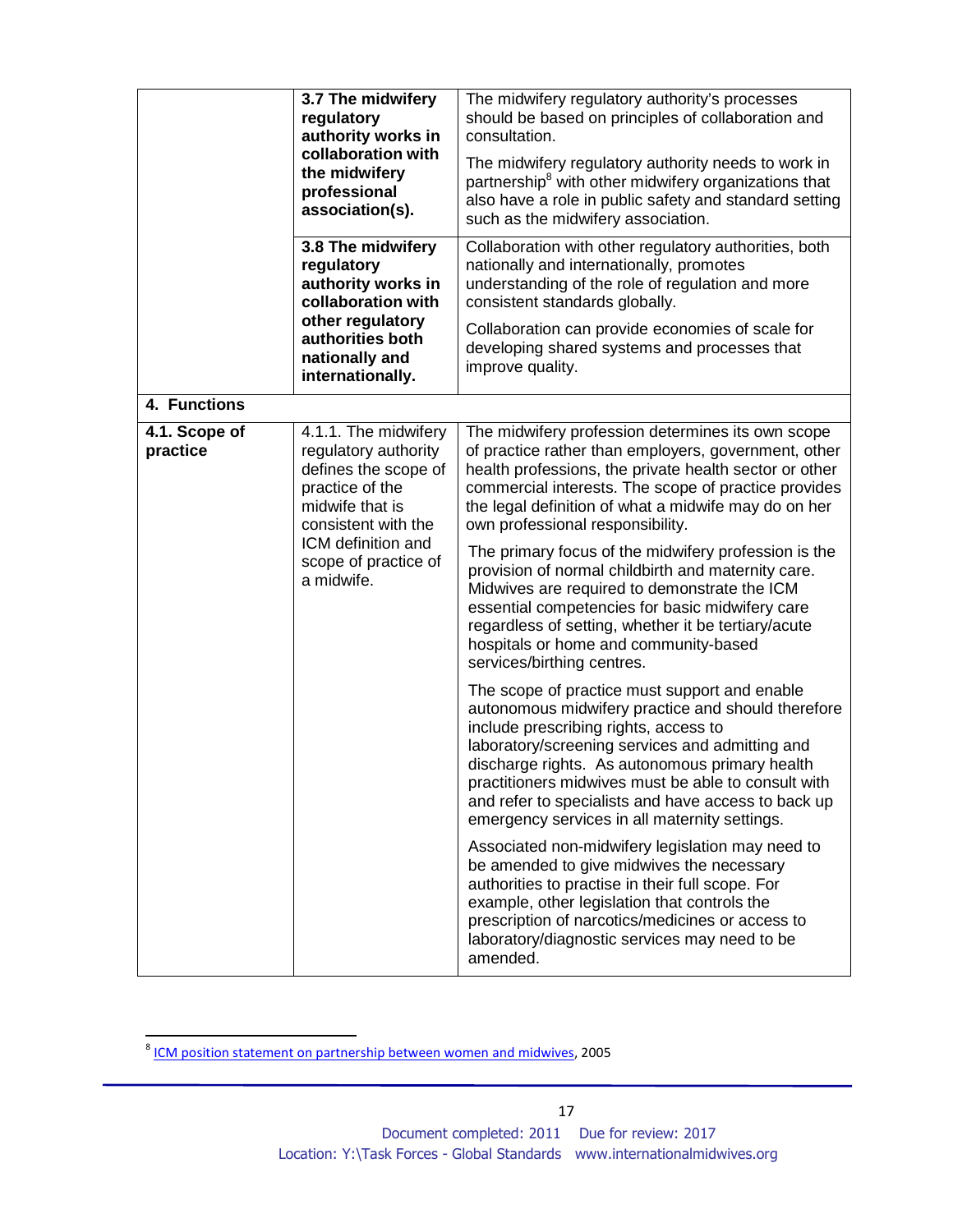| 4.2. Pre-<br>4.2.1. The midwifery<br>regulatory authority<br>registration<br>sets the minimum<br>midwifery<br>education<br>standards for pre-<br>registration<br>midwifery education<br>and accreditation of<br>midwifery education<br>institutions that are<br>consistent with the<br>ICM education<br>standards. | The midwifery profession defines the minimum<br>standards for education and competence required<br>for midwifery registration. The ICM definition and<br>scope of practice of a midwife, essential<br>competencies for basic midwifery practice and<br>standards for midwifery registration should provide<br>the framework for pre-registration midwifery<br>education programmes. |                                                                                                                                                                                                                                                                                                                                                                                                                                                                                                                                                                                                                                          |
|--------------------------------------------------------------------------------------------------------------------------------------------------------------------------------------------------------------------------------------------------------------------------------------------------------------------|-------------------------------------------------------------------------------------------------------------------------------------------------------------------------------------------------------------------------------------------------------------------------------------------------------------------------------------------------------------------------------------|------------------------------------------------------------------------------------------------------------------------------------------------------------------------------------------------------------------------------------------------------------------------------------------------------------------------------------------------------------------------------------------------------------------------------------------------------------------------------------------------------------------------------------------------------------------------------------------------------------------------------------------|
|                                                                                                                                                                                                                                                                                                                    | By setting these minimum standards for pre-<br>registration midwifery education the profession (via<br>the midwifery regulatory authority) ensures that<br>midwives are educated to the<br>qualification/standard/level required for midwifery<br>registration and that programmes are consistent.                                                                                  |                                                                                                                                                                                                                                                                                                                                                                                                                                                                                                                                                                                                                                          |
|                                                                                                                                                                                                                                                                                                                    |                                                                                                                                                                                                                                                                                                                                                                                     | By setting the minimum standards for accreditation<br>of midwifery education institutions the profession<br>(via the midwifery regulatory authority) ensures that<br>the education institution is able to provide quality<br>midwifery education and that there is<br>standardisation across programmes and educational<br>institutions.                                                                                                                                                                                                                                                                                                 |
|                                                                                                                                                                                                                                                                                                                    |                                                                                                                                                                                                                                                                                                                                                                                     | The midwifery regulatory authority utilises a<br>transparent process of consultation with the wider<br>midwifery profession, maternity consumers and<br>other stakeholders In setting the minimum standards<br>for pre-registration midwifery education and<br>accreditation. It also draws upon the ICM Global<br>Standards for Midwifery Education (2011).                                                                                                                                                                                                                                                                             |
|                                                                                                                                                                                                                                                                                                                    | 4.2.2. The midwifery<br>regulatory authority<br>approves pre-<br>registration<br>midwifery education<br>programmes leading<br>to the qualification<br>prescribed for<br>midwifery<br>registration.                                                                                                                                                                                  | The midwifery regulatory authority establishes the<br>processes to approve midwifery education<br>programmes and accredit midwifery education<br>organisations in order to ensure that the<br>programmes and graduates meet the approved<br>education and registration standards and the ICM<br>Global Standards for Midwifery Education.<br>In countries where national accreditation                                                                                                                                                                                                                                                   |
| accredits the<br>registration<br>programme.                                                                                                                                                                                                                                                                        | 4.2.3. The midwifery<br>regulatory authority<br>midwifery education<br>institutions providing<br>the approved pre-<br>midwifery education                                                                                                                                                                                                                                           | organisations exist the midwifery regulatory authority<br>collaborates in the processes of approval and<br>accreditation. In these situations each organisation<br>may focus on its own specific standards and area of<br>expertise and accept the assessment of the other.<br>For example, a midwifery regulatory authority will<br>need to ensure that the programme leads to the<br>standards for midwifery registration while a specific<br>education accreditation organisation will assess<br>whether the programme or the education institution<br>meets the standards necessary to grant the relevant<br>academic qualification. |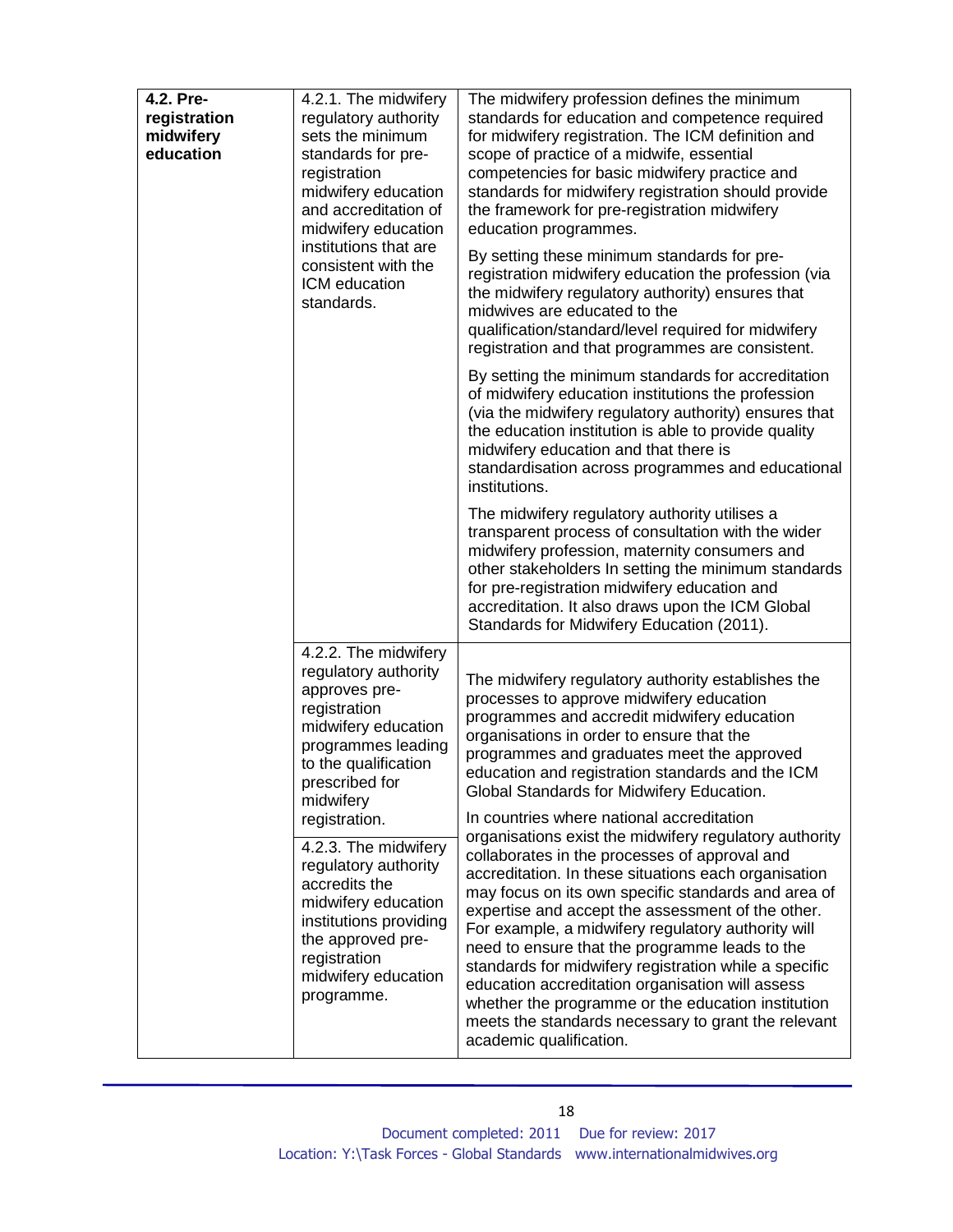|                   | 4.2.4. The midwifery<br>regulatory authority<br>audits pre-<br>registration<br>midwifery education<br>programmes and<br>midwifery education<br>institutions.                                           | The midwifery regulatory authority establishes the<br>processes for ongoing monitoring and audit<br>mechanisms of pre-registration midwifery education<br>programmes and the midwifery education<br>institutions providing the programmes in order to<br>ensure that appropriate standards are maintained.<br>While it establishes the processes the midwifery<br>regulatory authority may employ external auditors to<br>carry out this work.                                                                                                                                                                                                                                                                                                                     |
|-------------------|--------------------------------------------------------------------------------------------------------------------------------------------------------------------------------------------------------|--------------------------------------------------------------------------------------------------------------------------------------------------------------------------------------------------------------------------------------------------------------------------------------------------------------------------------------------------------------------------------------------------------------------------------------------------------------------------------------------------------------------------------------------------------------------------------------------------------------------------------------------------------------------------------------------------------------------------------------------------------------------|
| 4.3. Registration | 4.3.1. The<br>legislation sets the<br>criteria for midwifery<br>registration and/or<br>licensure.<br>4.3.2. The midwifery<br>regulatory authority                                                      | To enter the register of midwives applicants must<br>meet specific standards set by profession (via the<br>midwifery regulatory authority).<br>For example, such standards may include:<br>demonstration of having met the<br>$\bullet$<br>competencies for entry to the register (refer<br>ICM essential competencies);                                                                                                                                                                                                                                                                                                                                                                                                                                           |
|                   | develops standards<br>and processes for<br>registration and/or<br>licensure                                                                                                                            | successful completion of the approved pre-<br>$\bullet$<br>registration midwifery education programme<br>to the required standard;<br>successful completion of a national<br>$\bullet$<br>examination;<br>demonstration of having met standards of<br>٠<br>fitness for practice including being of good<br>character (possible police check for criminal<br>record), being able to communicate<br>effectively in the professional midwifery role<br>and having no health issues that could<br>prevent safe practice.                                                                                                                                                                                                                                               |
|                   | 4.3.3. The midwifery<br>regulatory authority<br>develops processes<br>for assessing<br>equivalence of<br>applicants from<br>other countries for<br>entry to the<br>midwifery register/or<br>licensure. | Midwifery registrants from other countries must<br>meet the same registration standards as local<br>midwifery registrants.<br>The assessment process should be comprehensive<br>and may include:<br>sighting and assessing original qualifications<br>$\bullet$<br>and post-registration midwifery experience<br>of applicants and comparing these with the<br>educational preparation of local new<br>graduate midwives;<br>asssessing the competence of applicants<br>٠<br>against the competencies for entry to the<br>register;<br>obtaining a certificate of good standing from<br>$\bullet$<br>other regulatory authorities with whom the<br>midwife is registered.<br>Assessment methods may include examinations<br>and clinical assessment of competence. |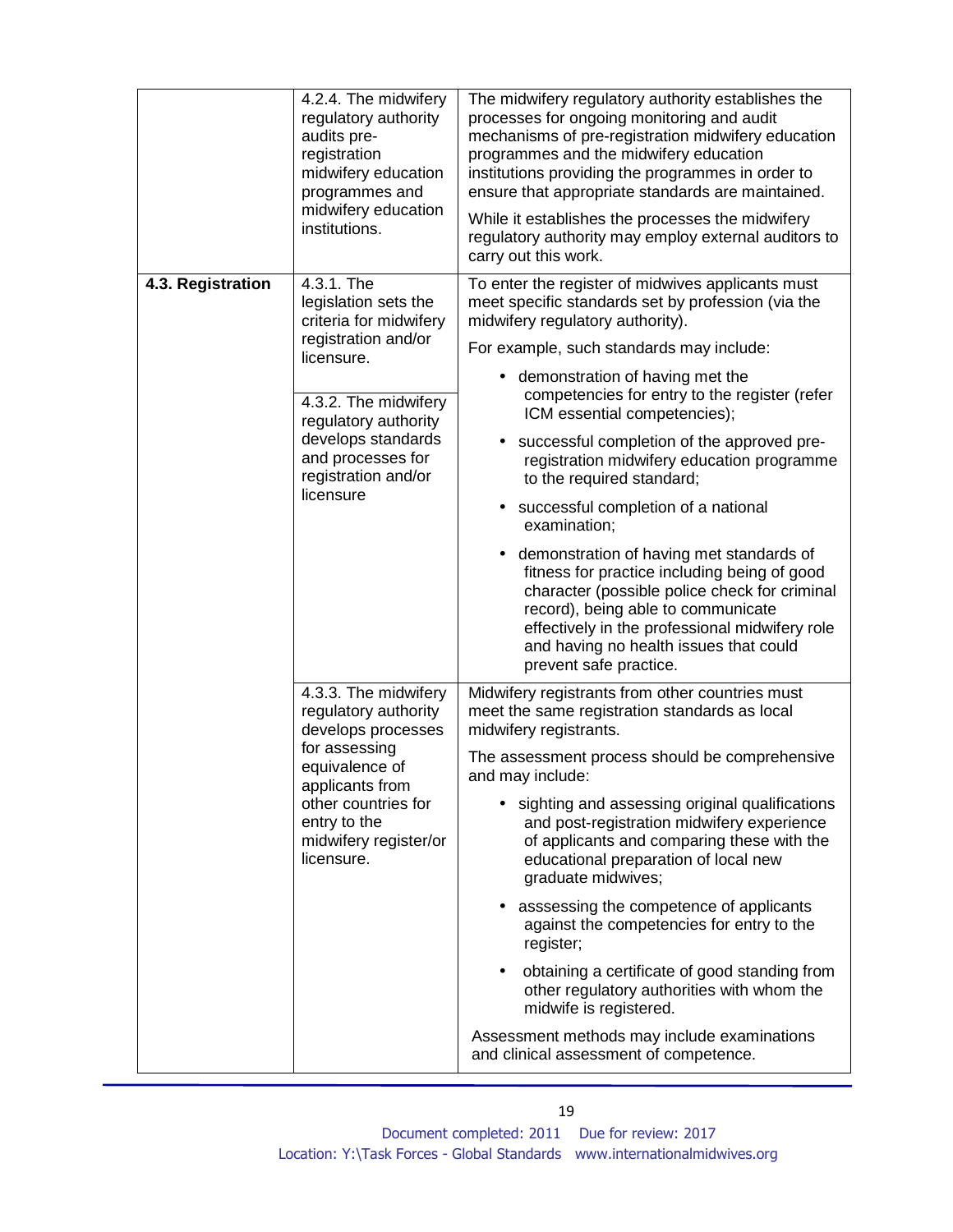|                                                                                                                                                                                                                                     | Midwives from other countries who meet registration<br>standards should be required to complete an<br>adaptation programme to orientate to local society<br>and culture, health system, maternity system and<br>midwifery profession. Midwives can hold provisional<br>registration until these requirements are met within<br>the designated timeframe. |
|-------------------------------------------------------------------------------------------------------------------------------------------------------------------------------------------------------------------------------------|----------------------------------------------------------------------------------------------------------------------------------------------------------------------------------------------------------------------------------------------------------------------------------------------------------------------------------------------------------|
|                                                                                                                                                                                                                                     | Regulatory authorities should cooperate and<br>collaborate to facilitate international mobility of<br>midwives without compromising midwifery standards<br>or public safety or breaching international guidelines<br>on ethical recruitment from other countries.                                                                                        |
| 4.3.4. Mechanisms<br>exist for a range of<br>registration and/or<br>licensure status.                                                                                                                                               | From time to time midwifery regulatory authorities<br>need flexibility to temporarily limit the practice of a<br>midwife, for example, while a midwife is having her<br>competence reviewed or is undertaking a<br>competence programme or has a serious health<br>issue that may compromise safe practice.                                              |
|                                                                                                                                                                                                                                     | Legislation should include categories of registration<br>to provide for particular circumstances. For example<br>provisional, temporary, conditional, suspended and<br>full midwifery registration/licensure.                                                                                                                                            |
|                                                                                                                                                                                                                                     | The midwifery regulatory authority develops policy<br>and processes to communicate the registration<br>status of each registered midwife.                                                                                                                                                                                                                |
| 4.3.5. The midwifery<br>regulatory authority<br>maintains a register<br>of midwives and<br>makes it publicly<br>available.                                                                                                          | The midwifery regulatory authority demonstrates<br>public accountability and transparency of its<br>registration processes by making the register of<br>midwives available to the public. This may be<br>electronically through a website or by allowing<br>members of the public to examine the register.                                               |
|                                                                                                                                                                                                                                     | Women and their families have a right to know that<br>their midwife is registered/licensed and has no<br>conditions on her practice. Therefore this<br>information needs to be accessible to the public.                                                                                                                                                 |
| 4.3.6. The midwifery<br>regulatory authority<br>establishes criteria,<br>pathways and<br>processes leading to<br>registration/licensure<br>for midwives from<br>other countries who<br>do not meet<br>registration<br>requirements. | Where midwives from other countries do not meet<br>the registration standards a range of options can be<br>considered including examination, education<br>programmes, clinical assessment.                                                                                                                                                               |
|                                                                                                                                                                                                                                     | Some midwives may not be able to meet the<br>registration standards without first completing<br>another pre-registration midwifery education<br>programme.                                                                                                                                                                                               |
|                                                                                                                                                                                                                                     |                                                                                                                                                                                                                                                                                                                                                          |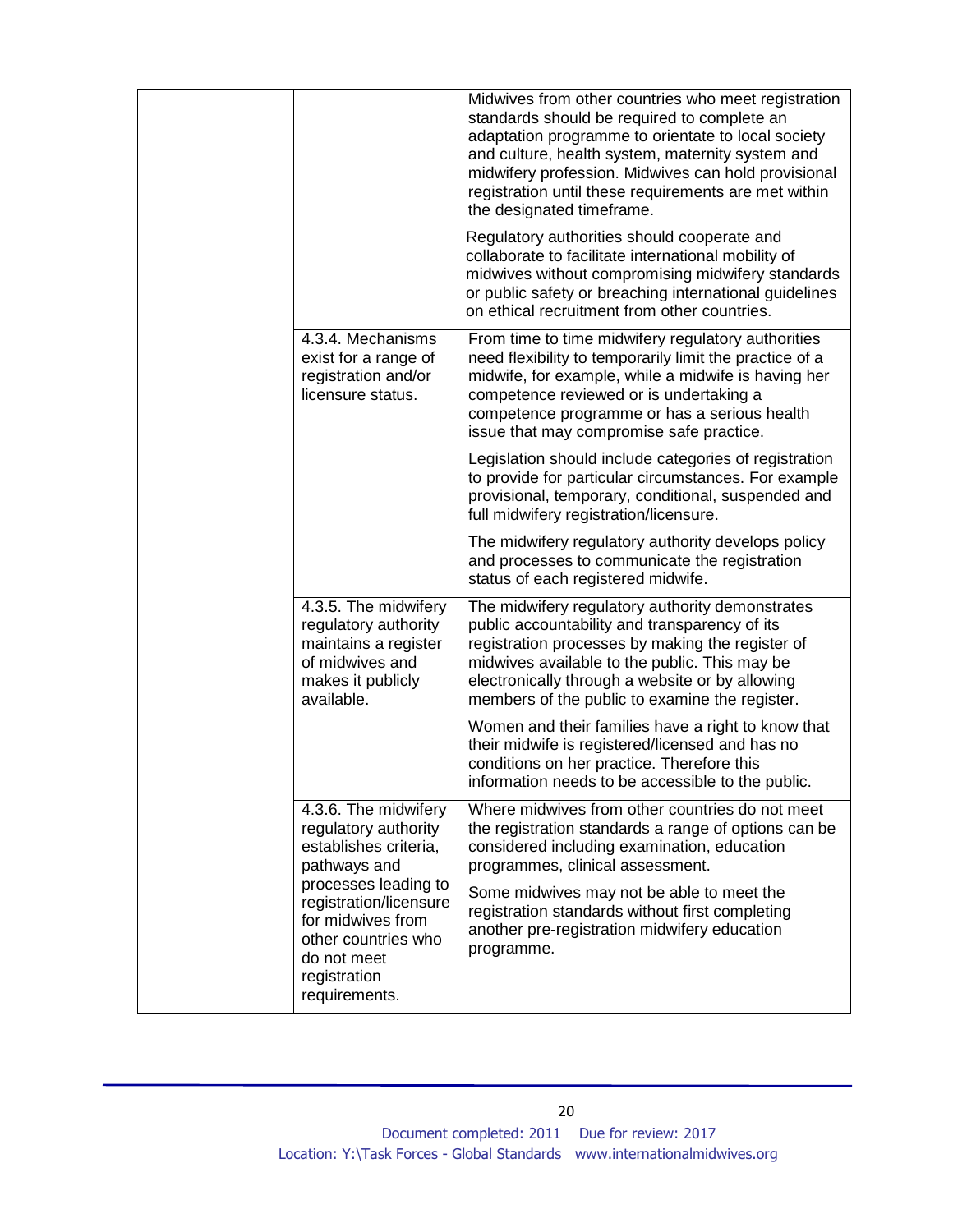|                               | 4.3.7. The midwifery<br>regulatory authority<br>collects information<br>about midwives and<br>their practice to<br>contribute to<br>workforce planning<br>and research.           | The midwifery regulatory authority has a role in<br>supporting workforce planning. Information collected<br>can inform planning for pre-registration and post-<br>registration midwifery education and inform<br>governments about workforce needs and strategies.<br>Some information will be collected from the register<br>of midwives but the midwifery regulatory authority<br>may also collect specific information about midwifery<br>practice through surveys of midwives on the register.<br>The midwifery regulatory authority is an appropriate<br>body to provide a national overview of the midwifery |
|-------------------------------|-----------------------------------------------------------------------------------------------------------------------------------------------------------------------------------|--------------------------------------------------------------------------------------------------------------------------------------------------------------------------------------------------------------------------------------------------------------------------------------------------------------------------------------------------------------------------------------------------------------------------------------------------------------------------------------------------------------------------------------------------------------------------------------------------------------------|
|                               |                                                                                                                                                                                   | workforce for planning purposes.<br>Midwifery regulatory authorities may be the<br>appropriate body to manage workforce deployment<br>to prevent over or under supply of midwifery<br>workforce numbers. It is an issue of public safety to<br>ensure access to midwives for all women regardless<br>of location.                                                                                                                                                                                                                                                                                                  |
| 4.4. Continuing<br>competence | 4.4.1. The midwifery<br>regulatory authority<br>implements a<br>mechanism through<br>which midwives<br>regularly<br>demonstrate their<br>continuing<br>competence to<br>practise. | Midwifery competence involves lifelong learning and<br>the demonstration of continuing competence for<br>registration/licensure.<br>Eligibility to continue to hold a licence to practise<br>midwifery is dependent upon the individual midwife's<br>ability to demonstrate continuing competence.<br>Assessment and demonstration of continuing<br>competence is facilitated by a recertification or<br>relicensing policy and process that includes such<br>things as continuing education, minimum practice<br>requirements, competence review (assessment) and<br>professional activities.                     |
|                               | 4.4.2. The<br>legislation sets out<br>separate<br>requirements for<br>entry to the<br>midwifery register<br>and/or first license<br>and relicensing on a<br>regular basis.        | A requirement for regular relicensing separates the<br>registration/first licensing process from the<br>subsequent application to practise process.<br>Historically in many countries relicensing required<br>only the payment of a fee. Internationally there is an<br>increasing requirement for demonstration of ongoing<br>competence (including updating knowledge) as a<br>requirement for relicensure of health professionals.<br>This is achieved through the issuing of a practising<br>certificate on a regular basis to those who meet the<br>requirements for ongoing competence.                      |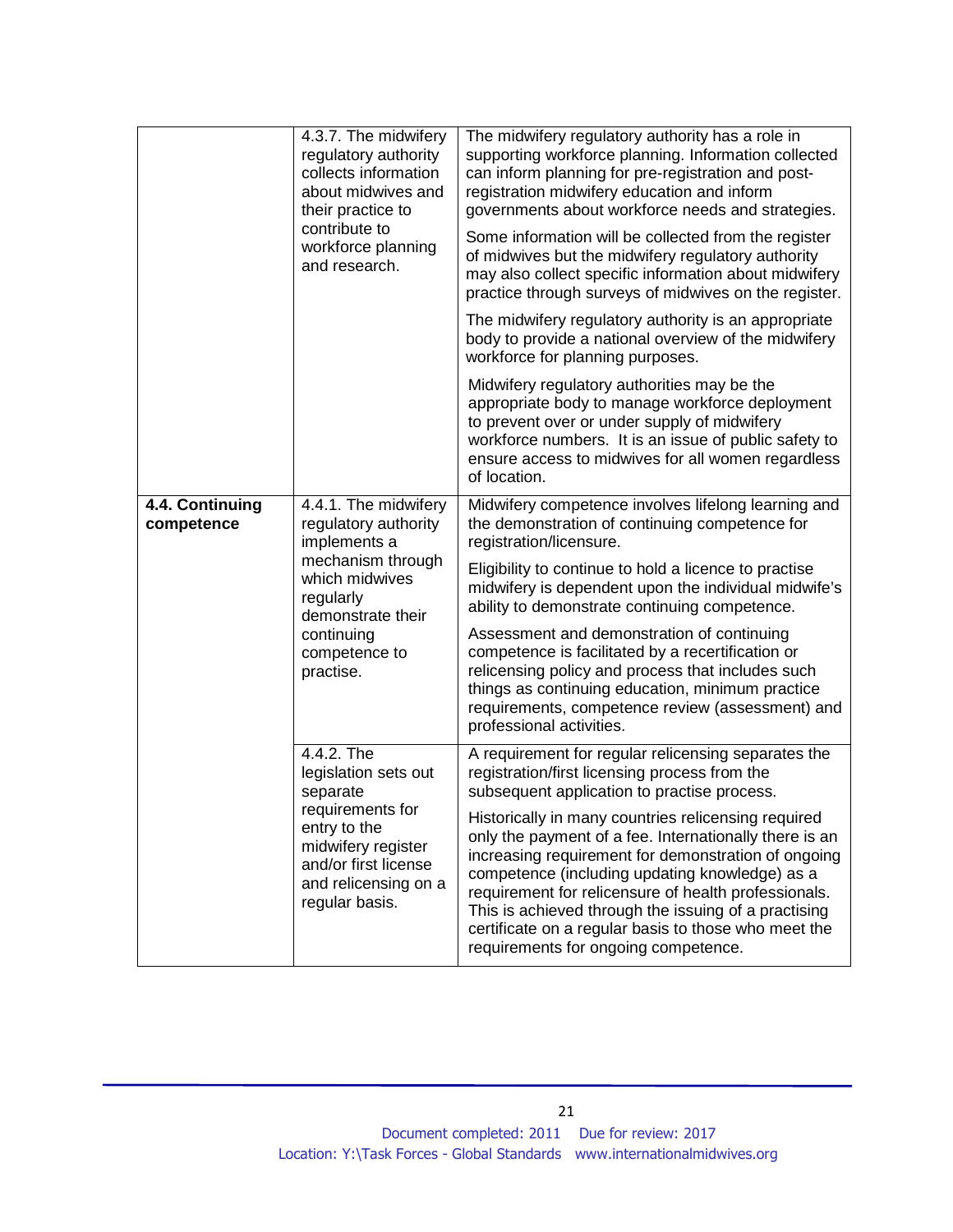|                                   | 4.4.3. A mechanism<br>exists for regular<br>relicensing of the<br>midwife's practice.                                                                                                                                              | Midwives may be on the midwifery register for life<br>(unless removed through disciplinary means or by<br>death). However, the establishment of separate<br>processes to approve the ongoing practice of<br>midwives will enable the midwifery regulatory<br>authority to monitor the continuing competence of<br>each midwife. Separation between the processes for<br>registration and approval for ongoing practice also<br>provide a more flexible mechanism for placing<br>conditions and/or restrictions on a midwife's practice<br>if required. |
|-----------------------------------|------------------------------------------------------------------------------------------------------------------------------------------------------------------------------------------------------------------------------------|--------------------------------------------------------------------------------------------------------------------------------------------------------------------------------------------------------------------------------------------------------------------------------------------------------------------------------------------------------------------------------------------------------------------------------------------------------------------------------------------------------------------------------------------------------|
|                                   |                                                                                                                                                                                                                                    | The register of midwives must show the practising<br>status of the midwife and must be publicly available.                                                                                                                                                                                                                                                                                                                                                                                                                                             |
|                                   | 4.4.4. Mechanisms<br>exist for return to<br>practice<br>programmes for<br>midwives who have<br>been out of practice<br>for a defined period.                                                                                       | The midwifery regulatory authority is responsible for<br>ensuring that all midwives are competent. As part of<br>a continuing competence framework the midwifery<br>regulatory authority ensures that standards and<br>guidelines are set that identify the timeframes and<br>pathways for midwives returning to practice after a<br>period out of practice.                                                                                                                                                                                           |
| 4.5. Complaints<br>and discipline | 4.5.1. The<br>legislation<br>authorises the<br>midwifery regulatory<br>authority to define<br>expected standards<br>of conduct and to<br>define what<br>constitutes<br>unprofessional<br>conduct or<br>professional<br>misconduct. | The midwifery regulatory authority has a public<br>protection role and increasingly there is a public<br>expectation that all professions are transparent and<br>effective in setting standards for practice that protect<br>the public.<br>The midwifery regulatory authority sets the<br>standards of professional conduct and ethics and<br>judges when midwives fall below expected<br>standards.                                                                                                                                                  |
|                                   | 4.5.2. The<br>legislation<br>authorises the<br>midwifery regulatory<br>authority to impose,<br>review and remove<br>penalties, sanctions<br>and conditions on<br>practice                                                          | The midwifery regulatory authority requires a range<br>of penalties, sanctions and conditions including<br>censure; suspension; midwifery supervision;<br>requirement to undertake an education programme;<br>requirement to undergo medical assessment;<br>restricted practice; conditional practice; and removal<br>from the register.<br>The midwifery regulatory authority utilises due<br>process and a sets a time frame whereby the<br>midwife can apply to have penalties, sanctions or<br>conditions reviewed and or removed.                 |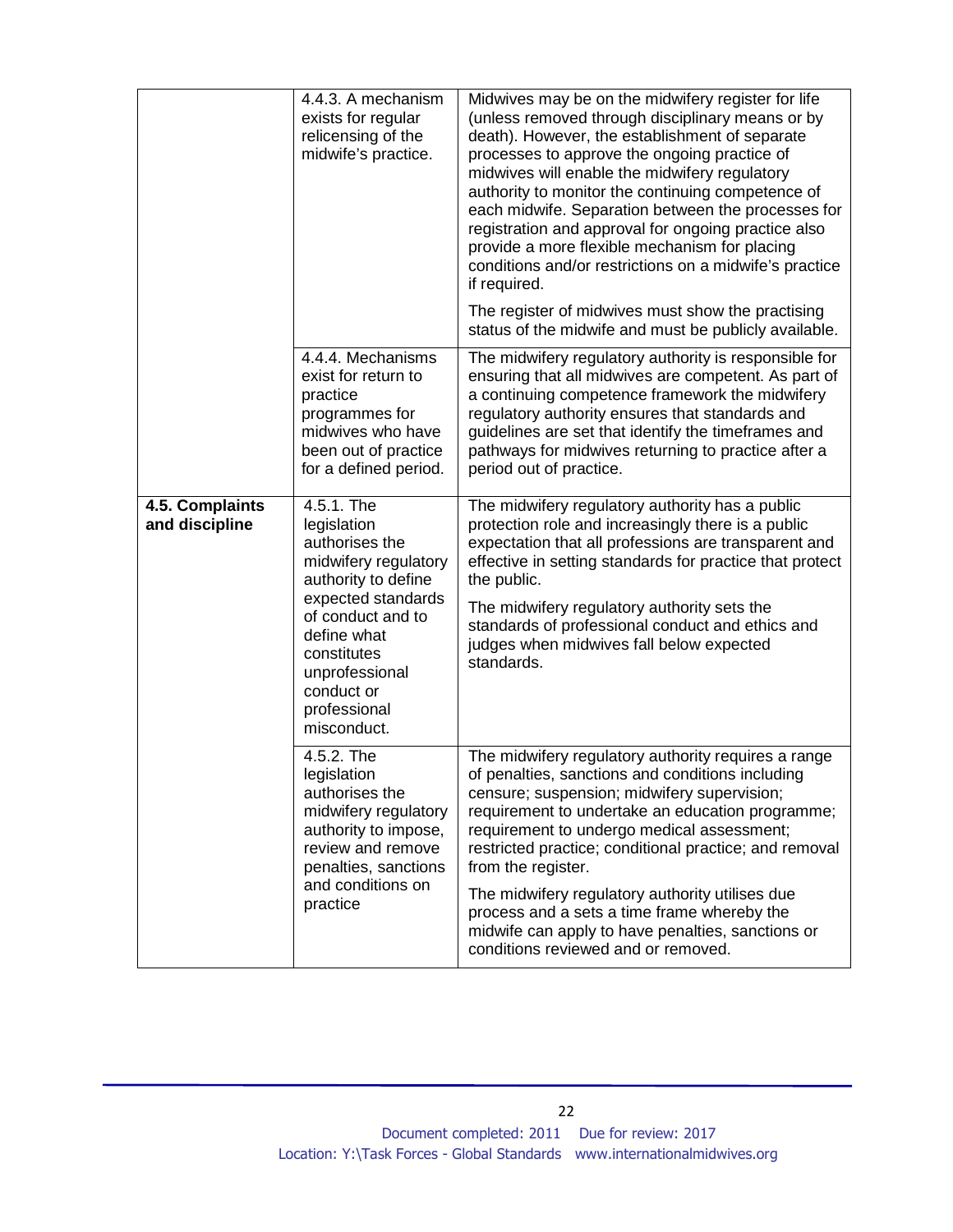|                                       | 4.5.3. The<br>legislation sets out<br>the powers and<br>processes for<br>receipt,<br>investigation,<br>determination and<br>resolution of<br>complaints.                                                           | Appropriate mechanisms must be in place to<br>effectively manage issues of competence, health<br>and conduct. The mechanisms must ensure natural<br>justice. The detail in the legislation will depend on<br>the judicial system and cultural context in place in<br>any country. Very prescriptive legislation may restrict<br>the development of a flexible and responsive<br>midwifery workforce.                          |
|---------------------------------------|--------------------------------------------------------------------------------------------------------------------------------------------------------------------------------------------------------------------|-------------------------------------------------------------------------------------------------------------------------------------------------------------------------------------------------------------------------------------------------------------------------------------------------------------------------------------------------------------------------------------------------------------------------------|
|                                       | 4.5.4. The midwifery<br>regulatory body has<br>policy and<br>processes to<br>manage complaints<br>in relation to<br>competence,<br>conduct or health<br>impairment in a<br>timely manner.                          | Complaint processes enable anyone to make a<br>complaint about a midwife (consumer/service user,<br>other health professional, employer, another<br>midwife, or regulator can initiate a complaint).<br>In addressing competence, health or conduct<br>matters a philosophy of rehabilitation and re-<br>education provides the framework for decision<br>making system in the interests of an effective<br>maternity system. |
|                                       | 4.5.5. The<br>legislation should<br>provide for the<br>separation of<br>powers between the<br>investigation of<br>complaints and the<br>hearing and<br>determining of<br>charges of<br>professional<br>misconduct. | Separation of investigation and hearing and<br>determination allows for fairness to the midwife and<br>transparency to the public.<br>Separation of powers prevents a conflict for the<br>midwifery regulatory authority between protecting<br>the interests of the midwifery profession and<br>ensuring public safety. The decision is made in the<br>public interest, rather than that of the profession.                   |
|                                       | 4.5.6. Complaints<br>management<br>processes are<br>transparent and<br>afford natural justice<br>to all parties.                                                                                                   | A freely available and accessible appeal process<br>should be in place.                                                                                                                                                                                                                                                                                                                                                       |
| 4.6. Code of<br>conduct and<br>ethics | 4.6.1. The midwifery<br>regulatory authority<br>sets the standards<br>of conduct and<br>ethics.                                                                                                                    | The codes of conduct and ethics are a baseline for<br>the practice and professional behaviour expected<br>from a midwife and the midwifery profession. The<br>profession sets these standards via the midwifery<br>regulatory authority.                                                                                                                                                                                      |
|                                       |                                                                                                                                                                                                                    | Internationally, common elements in codes include<br>rules around personal value systems, professional<br>boundaries, inter-professional respect, collegial<br>relationships, informed consent, advertising, and<br>product endorsement.                                                                                                                                                                                      |
|                                       |                                                                                                                                                                                                                    | Codes of ethics should be consistent with the ICM<br>Code of Ethics.                                                                                                                                                                                                                                                                                                                                                          |